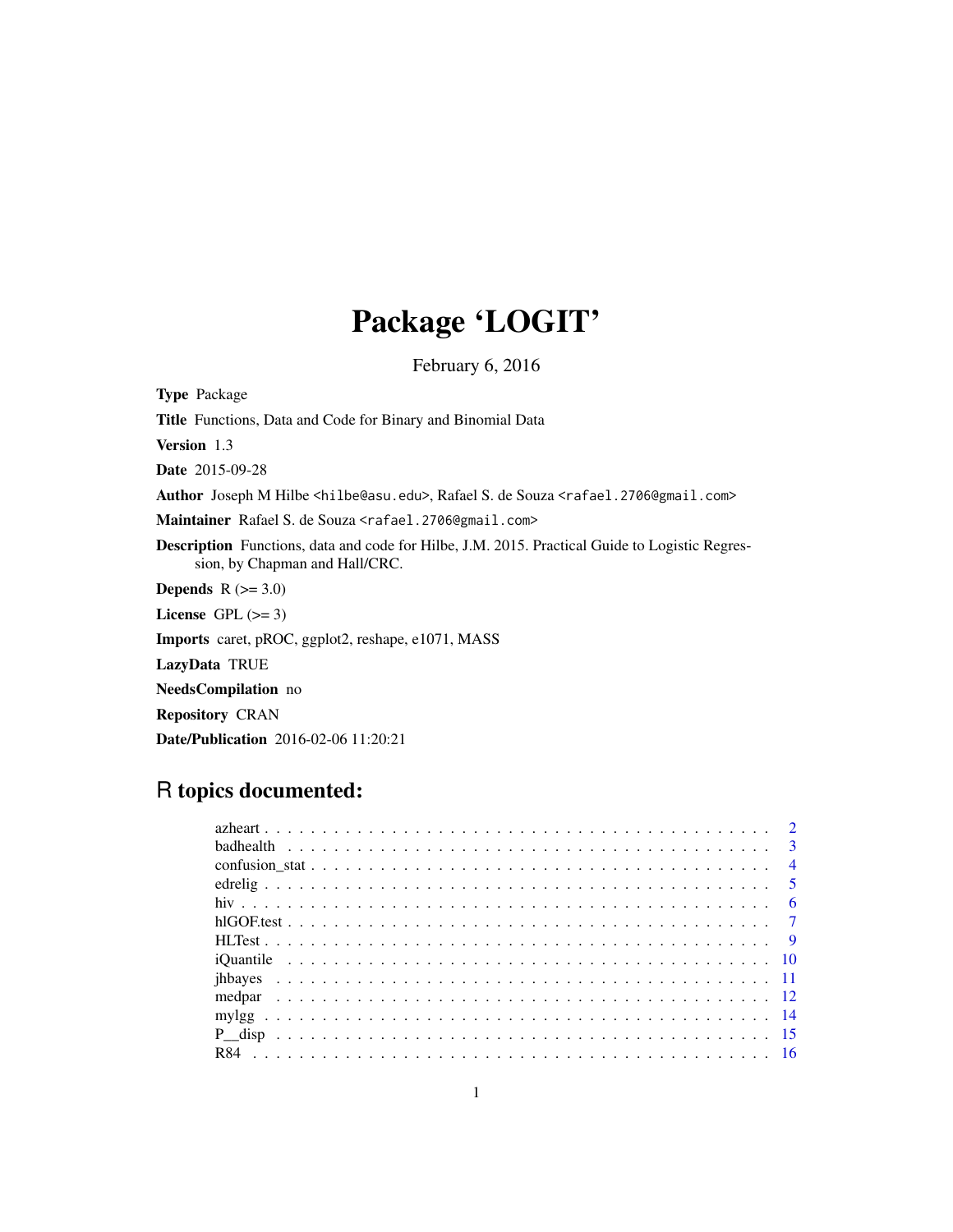#### <span id="page-1-0"></span>2 azheart a zhenn a zhenn a zhenn a zhenn a zhenn a zhenn a zhenn a zhenn a zhenn a zhenn a zhenn a zhenn a zh

| Index |  |  |  |  |  |  |  |  |  |  |  |  |  |  |  |  |  |  |  |  |  |  |
|-------|--|--|--|--|--|--|--|--|--|--|--|--|--|--|--|--|--|--|--|--|--|--|
|       |  |  |  |  |  |  |  |  |  |  |  |  |  |  |  |  |  |  |  |  |  |  |
|       |  |  |  |  |  |  |  |  |  |  |  |  |  |  |  |  |  |  |  |  |  |  |
|       |  |  |  |  |  |  |  |  |  |  |  |  |  |  |  |  |  |  |  |  |  |  |
|       |  |  |  |  |  |  |  |  |  |  |  |  |  |  |  |  |  |  |  |  |  |  |
|       |  |  |  |  |  |  |  |  |  |  |  |  |  |  |  |  |  |  |  |  |  |  |

azheart *azheart*

## Description

Random subset of 34 patients from the 1991 Arizona Medicare data for patients hospitalized subsequent to undergoing a CABG (DRGs 106, 107) or PTCA (DRG 112) cardiovascular procedure.

#### Usage

data(azheart)

## Format

A data frame with 34 observations on the following 6 variables.

died 1=died as a result of surgery; 0=not died

procedure 1=CABG; 0=PTCA

age age of subject

gender 1=Male; 0=Female

los hospital length of stay

type 1=emerg/urgent admission; 0=elective admission

## Details

azheart is saved as a data frame.

#### Source

Hilbe, Practical Guide to Logistic Regression, Chapman & Hall/CRC

## References

Hilbe, Joseph M (2015), Practical Guide to Logistic Regression, Chapman & Hall/CRC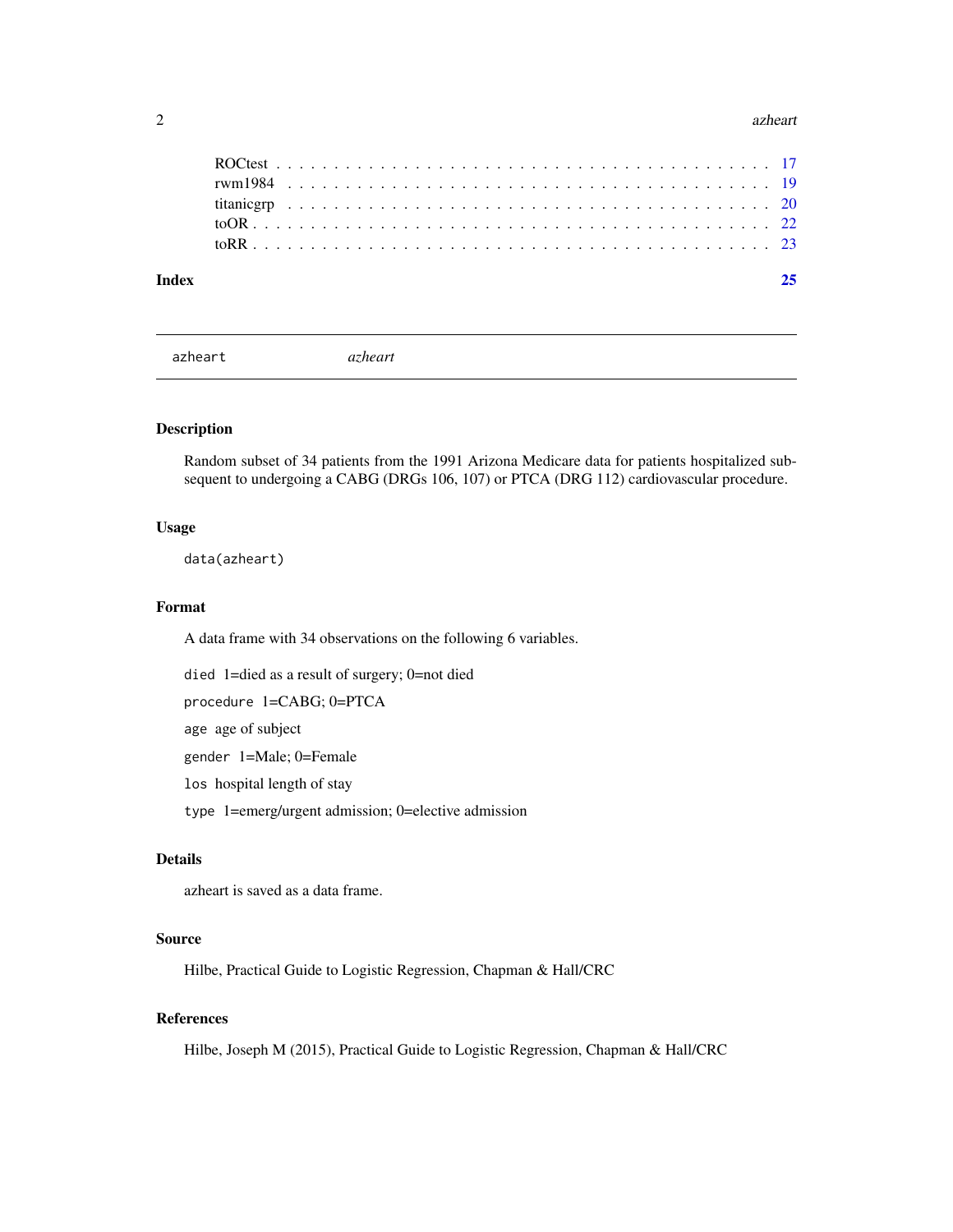#### <span id="page-2-0"></span>badhealth 3

#### Examples

```
library(LOGIT)
#library(COUNT)
data(azheart); attach(azheart)
table(los); table(procedure, type); table(los, died)
summary(los)
summary(mymod <- glm(died ~ procedure + type + los, family=binomial, data=azheart))
#modelfit(mymod)
summary(mymodq <- glm(died ~ procedure+ type + los, family=quasibinomial, data=azheart))
#modelfit(mymodq)
#library(sandwich)
#sqrt(diag(vcovHC(mymod, type="HC0")))
toOR(mymod)
```
badhealth *badhealth*

#### Description

A study of 1127 patients in which only three variables have been selected. The data may be evaluated as a logistic or other binary response model with the binary variable "badh" as the response. It may also be modeled as a count model with "numvisit" (number of visits to a physician during the year) as the response. "age" is an adjustor, and should be centered or standardized when used in the model.

#### Usage

```
data(badhealth)
```
## Format

A data frame with 1127 observations with 3 variables.

numvisit Number of visits to a physician during the year: 0 - 40

badh 0=patient evaluates self as in good health; 1=patient in bad health

age patient age: 20 - 60

## Details

badhealth is saved as a data frame.

## Source

Hilbe, Practical Guide to Logistic Regression, Chapman & Hall/CRC

## References

Hilbe, Joseph M (2015), Practical Guide to Logistic Regression, Chapman & Hall/CRC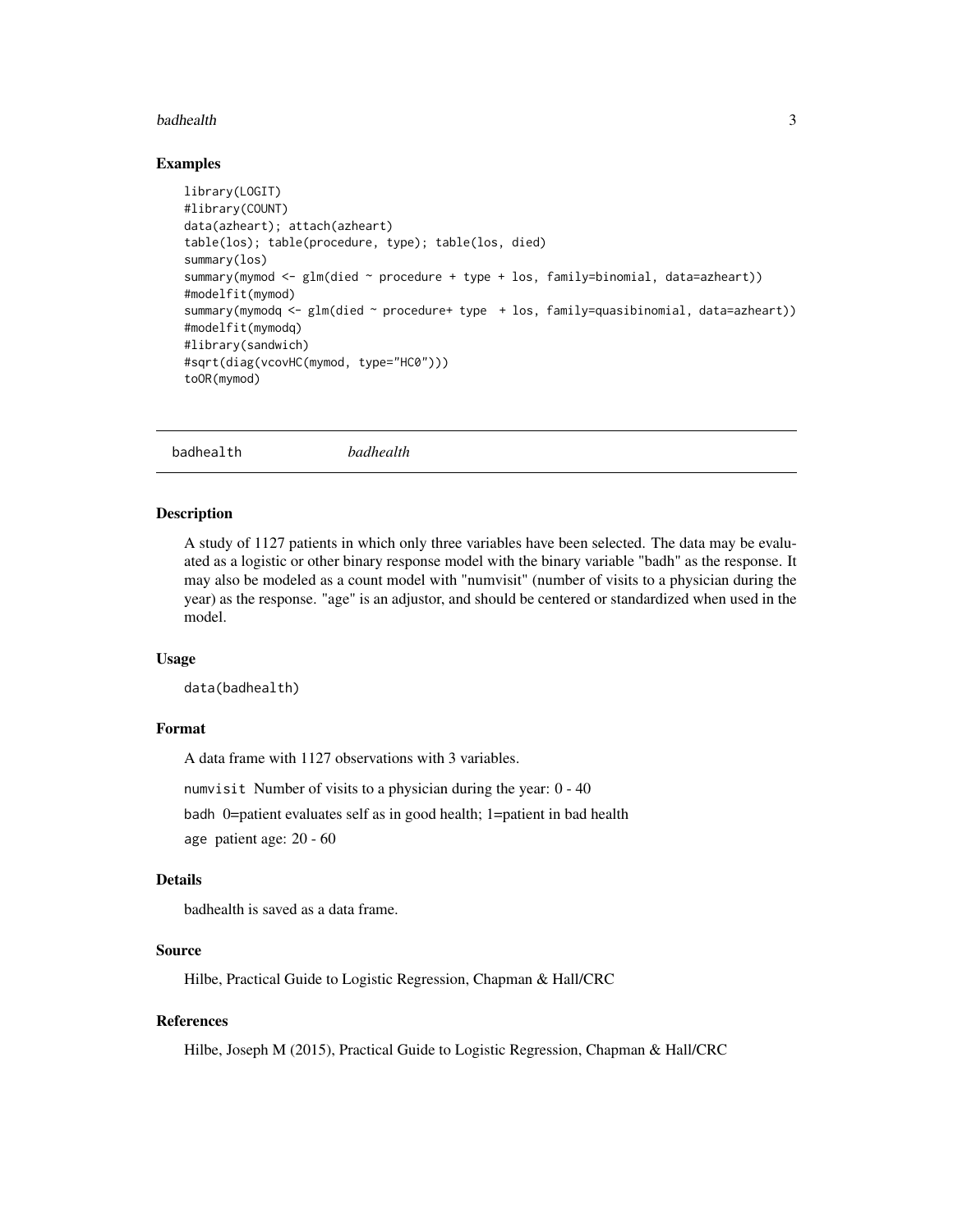## Examples

```
library(LOGIT)
data(badhealth)
age.std <- scale(badhealth$age)
summary(myhealth<- glm(badh ~ numvisit + age.std, family=binomial, data=badhealth))
toOR(myhealth)
```

| confusion_stat | Display confusion or classification matrix following logistic regres- |
|----------------|-----------------------------------------------------------------------|
|                | sion using glm with binomial family.                                  |

## Description

Provides a confusion matrix of classification statistics following logistic regression.

#### Usage

confusion\_stat(pred=pred,obs=obs)

## Arguments

| pred | Predicted values |
|------|------------------|
| obs  | Observed values  |

#### Format

x The function has two arguments: predicted values, response values

## Value

confusion matrix

## Note

confusion\_stat() must be loaded into memory in order to be effectve. As a function in LOGIT, it is immediately available to a user.

## Author(s)

Rafael de Souza, ELTE University, and Joseph M. Hilbe, Arizona State University

<span id="page-3-0"></span>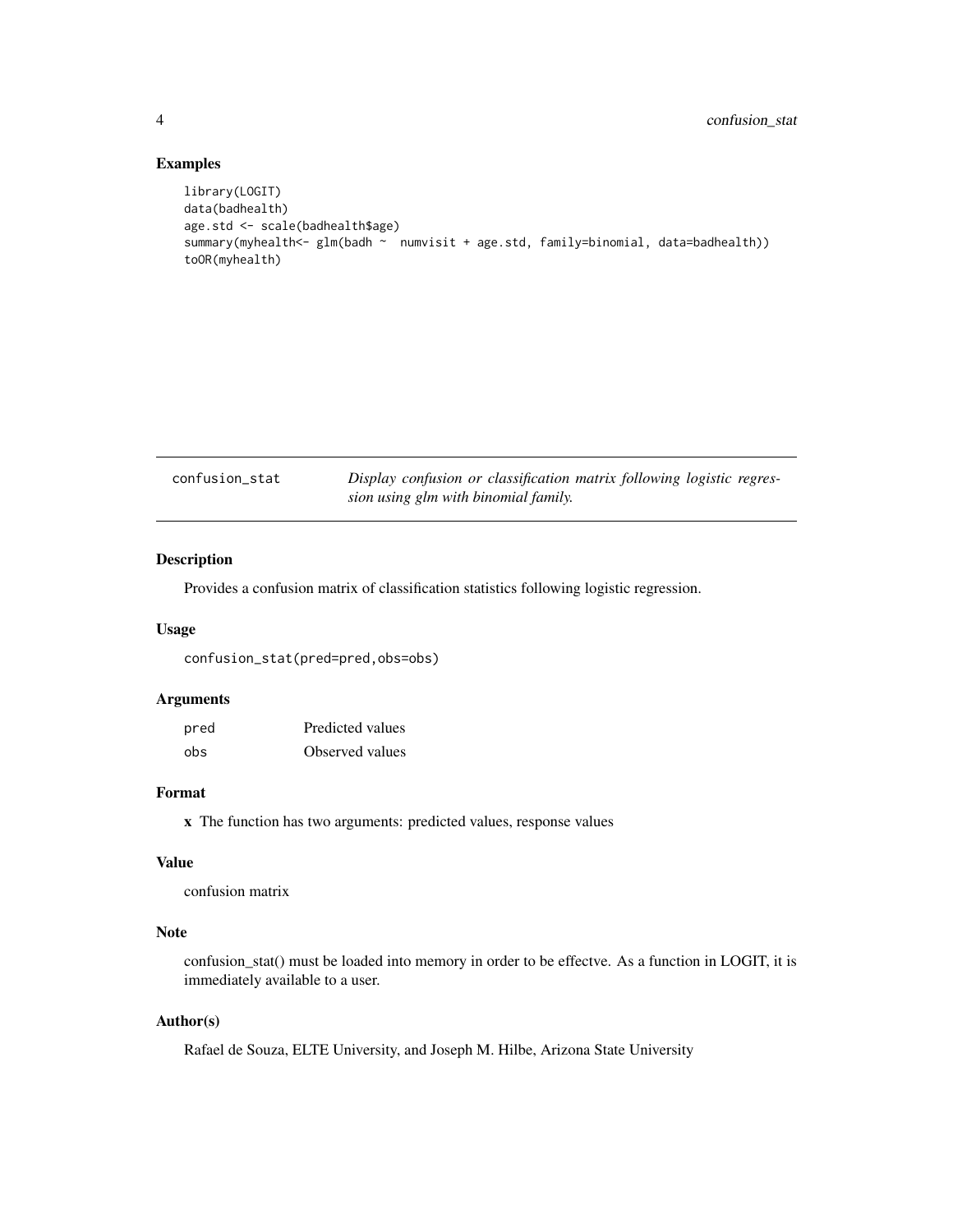#### <span id="page-4-0"></span>edrelig 50 to 50 million and 200 million and 200 million and 200 million and 30 million and 30 million and 30 million and 30 million and 30 million and 30 million and 30 million and 30 million and 30 million and 30 million

## References

Hilbe, Joseph M. (2015), Practical Guide to Logistic Regression, Chapman & Hall/CRC. Hilbe, Joseph M. (2009), Logistic Regression Models, Chapman & Hall/CRC.

#### See Also

[glm](#page-0-0)

## Examples

```
library(MASS)
library(LOGIT)
data(R84)
R84$cage <- R84$age - mean(R84$age)
R84$cdoc <- R84$docvis - mean(R84$docvis)
mylogit \leq glm(outwork \sim cdoc + female + kids + cage + factor(edlevel),
family=binomial, data=R84)
mu <- predict(mylogit, type="response")
cutpoint<-ROCtest(mylogit, fold=10, type="Sensitivity")$cut
mu[mu>=cutpoint]<-1
mu[mu<cutpoint]<-0
confusion_stat(mu, R84$outwork)
```
edrelig *edrelig*

#### Description

A study of 601 subjects aimed at determing predictors for religiousity. Subjects self-identify as being religious or not. Predictors include gender, age, having children, and education level.

## Usage

data(edrelig)

## Format

A data frame with 601 observations of grouped data with 5 variables.

male 0=female; 1=male age ages from 17.5 to 57 kids 0=not have children;1=has children educlevel 1=AA degree; 2=BA; 3=MA/PhD

religious 0=no; 1=yes

## Details

edrelig is saved as a data frame.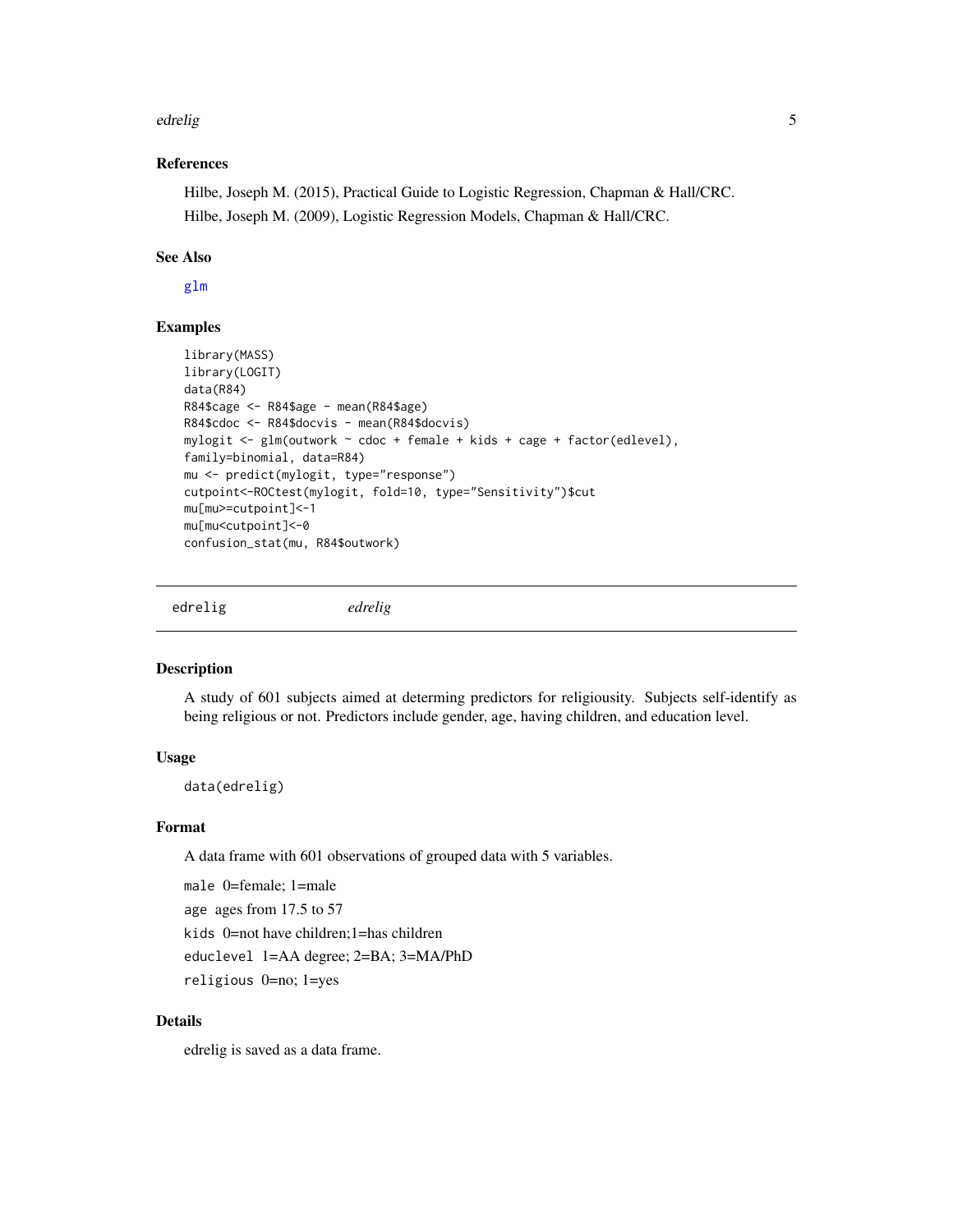## <span id="page-5-0"></span>Source

Hilbe, Practical Guide to Logistic Regression, Chapman & Hall/CRC.

#### References

Hilbe, Joseph M (2015), Practical Guide to Logistic Regression, Chapman & Hall/CRC.

#### Examples

```
library(LOGIT)
data(edrelig)
head(edrelig)
edrelig$cage <- edrelig$age - mean(edrelig$age)
isrelig<- glm(religious ~ male + cage + kids + factor(educlevel), family=binomial, data=edrelig)
summary(isrelig)
toOR(isrelig)
```
hiv *hiv*

#### Description

A study of 47 patients with similar profiles. Measurements on cd4 and cd8 levels are displayed for each panel of patients having identical predictor profiles. Both cd4 and cd8 have three levels. The data should be modeled as a grouped logistic model, but may also be modeled as a count model depending on what a research wishes to determine from the data.

#### Usage

data(hiv)

#### Format

A data frame with 11 observations of grouped data with 4 variables.

infec 1=Patient diagnosed with HIV; 0=not diagnosed with HIV

cases number of patients for each patient profile

cd4 3 levels: 0, 1, and 2

cd8 3 levels: 0, 1, and 2

## Details

hiv is saved as a data frame.

#### Source

Hilbe, Practical Guide to Logistic Regression, Chapman & Hall/CRC.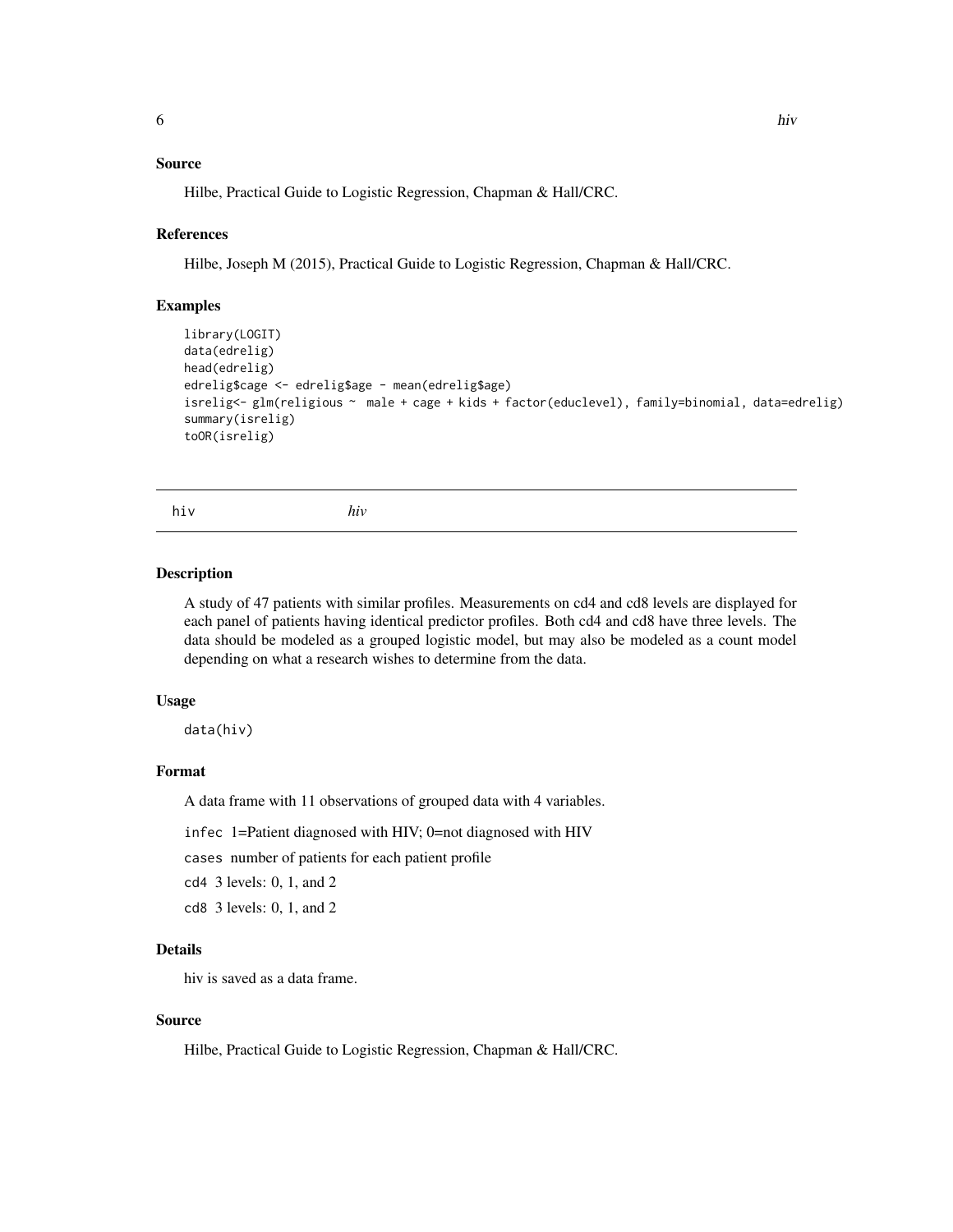#### <span id="page-6-0"></span>hlGOF.test 7

#### References

Hilbe, Joseph M (2015), Practical Guide to Logistic Regression, Chapman & Hall/CRC.

#### Examples

```
# Not run
#data(hiv)
#table(hiv); hiv
#noinfec <- hiv$cases - hiv$infec
#myhiv<- glm(cbind(infec, noinfec) ~ factor(cd4) + factor#(cd8), family=binomial, data=hiv)
#summary(myhiv)
#mymodq <- glm( cbind(infec, noinfec) ~ factor(cd4) + factor(cd8), family=quasibinomial, data=hiv)
#summary(mymodq)
#toOR(myhiv)
#End(Not run)
library(LOGIT)
data(hiv)
table(hiv); hiv
noinfec <- hiv$cases - hiv$infec
response <- cbind(hiv$infec, noinfec)
myhiv<- glm(response ~ factor(cd4) + factor(cd8), family=binomial, data=hiv)
summary(myhiv)
mymodq <- glm(response ~ factor(cd4) + factor(cd8), family=quasibinomial, data=hiv)
summary(mymodq)
#library(sandwich)
#sqrt(diag(vcovHC(myhiv, type="HC0")))
toOR(myhiv)
```
hlGOF.test *Display Hosmer-Lemeshow statistic and table of probabilities following logistic regression using glm with binomial family.*

## Description

Provides a Hosmer-Lemeshow statistic and table following logistic regression.

## Usage

```
hlGOF.test(observed, predicted, breaks = 15)
```
#### **Arguments**

| observed  | response variable   |
|-----------|---------------------|
| predicted | predicted statistic |
| breaks    | breaks or groups    |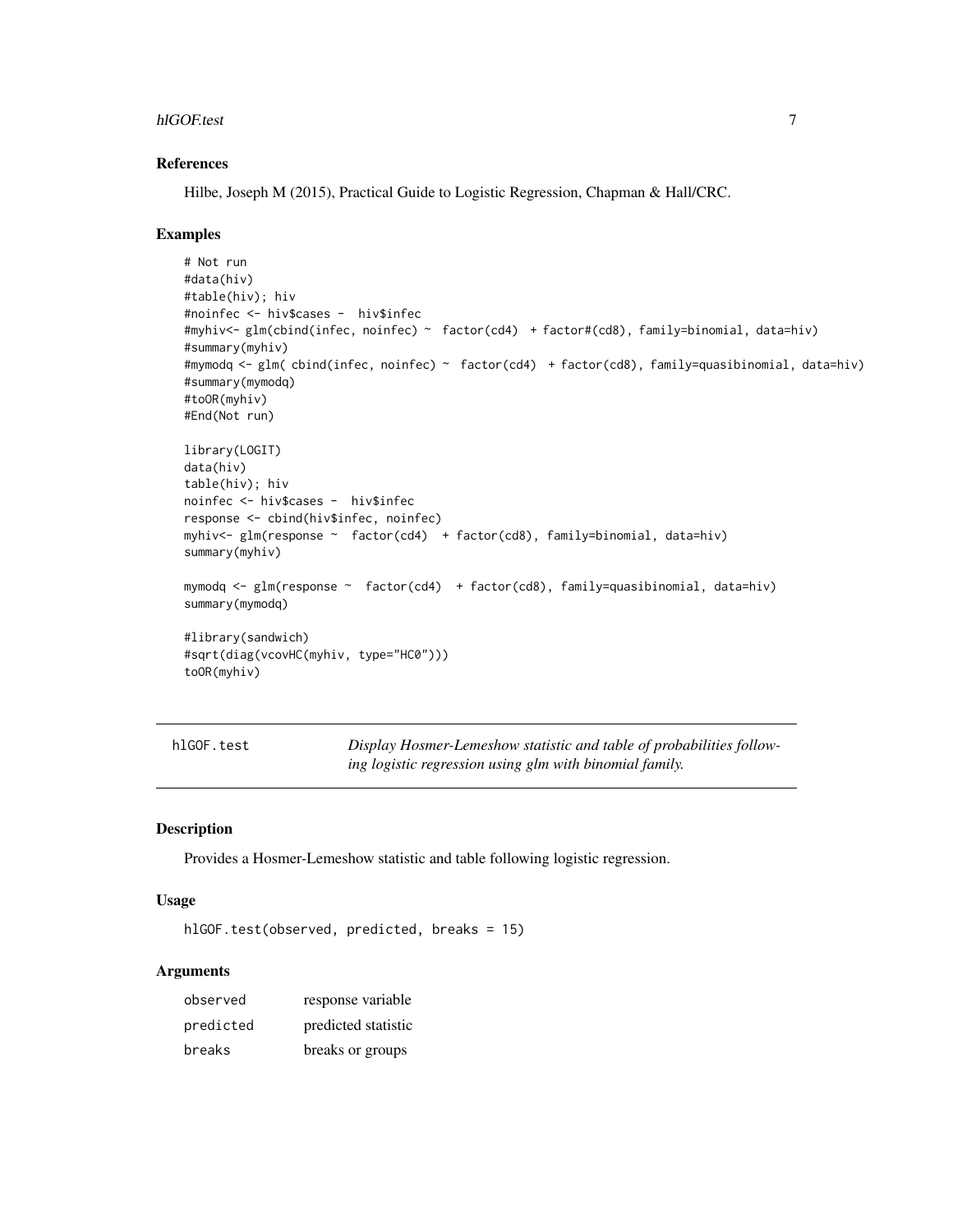#### <span id="page-7-0"></span>Format

x The function has three arguments: observed term, predicted values, # groups

#### Details

hlGOF.test is a post-estimation function for logistic regression, following the use of glm(). Usage displays a table of observed vs predicted groups and an overall H-L goodness-of-fit statistic. The test is originally from Hilbe (2009).

## Value

numeric

## Note

hlGOF.test must be loaded into memory in order to be effectve. As a function in LOGIT, it is immediately available to a user. My thanks to Prof. Robert LaBudde for the initial version of this function.

## Author(s)

Joseph M. Hilbe, Arizona State University, Robert LaBudde, Institute for Statisical Education (Statistics.com), provided initial code for this function for Hilbe, Logistic Regression Models, text.

## References

Hilbe, J. M. (2015), Practical Guide to Logistic Regression, Chapman & Hall/CRC.

Hilbe, J. M. (2009), Logistic Regression Models, Chapman & Hall/CRC.

#### See Also

[glm](#page-0-0)

## Examples

```
library(MASS)
library(LOGIT)
data(medpar)
mylogit <- glm( died ~ los + white + hmo, family=binomial, data=medpar)
summary(mylogit)
medpar2 <- na.omit(medpar)
hlGOF.test(medpar2$died, predict(mylogit,medpar2, type="response"), breaks=12)
```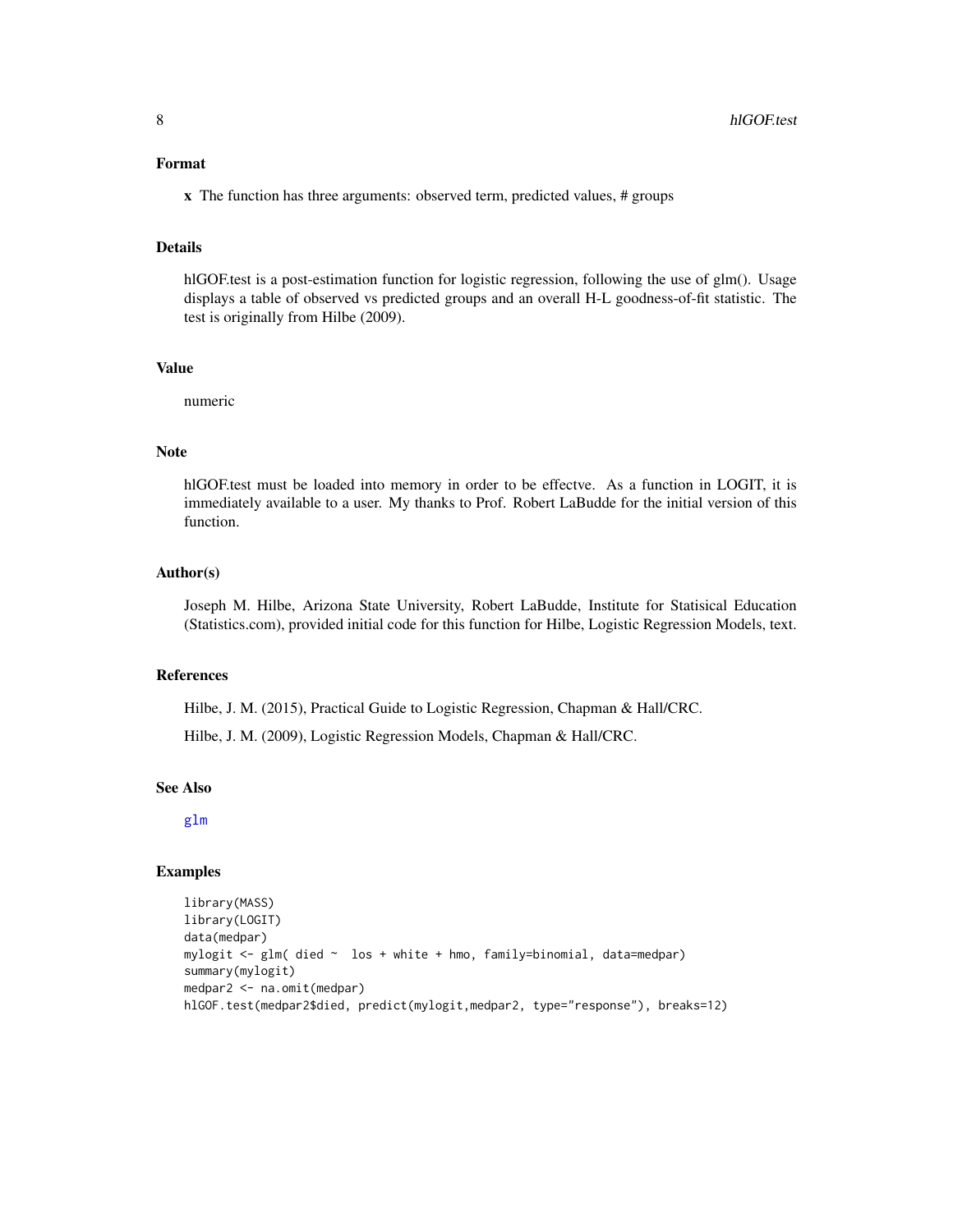<span id="page-8-0"></span>HLTest *Display Hosmer-Lemeshow statistic and table of probabilities following logistic regression using glm with binomial family.*

#### Description

Provides a Hosmer-Lemeshow statistic and table following logistic regression.

#### Usage

HLTest(obj, g)

## Arguments

| obi | model name       |
|-----|------------------|
| g   | number of groups |

#### Format

x The function has two arguments: model name, number of groups

## Details

HLTest is a post-estimation function for logistic regression, following the use of glm(). Usage displays a table of observed vs predicted groups and an overall H-L goodness-of-fit statistic.

#### Value

list

#### Note

HLTest must be loaded into memory in order to be effectve. As a function in LOGIT, it is immediately available to a user. My thanks to Bilger and Loughlin for the use of their function.

## Author(s)

Adapted from Loughlin, T.M. in Bilder and Loughlin, 2015

## References

Hilbe, J. M. (2015), Practical Guide to Logistic Regression, Chapman & Hall/CRC.

Bilder, C.R. and Loughlin, T.M. (2015), Analysis of Categorical Data with R, Chapman & Hall/CRC.

Hilbe, J. M. (2009), Logistic Regression Models, Chapman & Hall/CRC.

Hosmer, D.W., Lemeshow, S, and Sturdivant, R.X (2013), Applied Logistic Regression, 3rd ed, Wiley.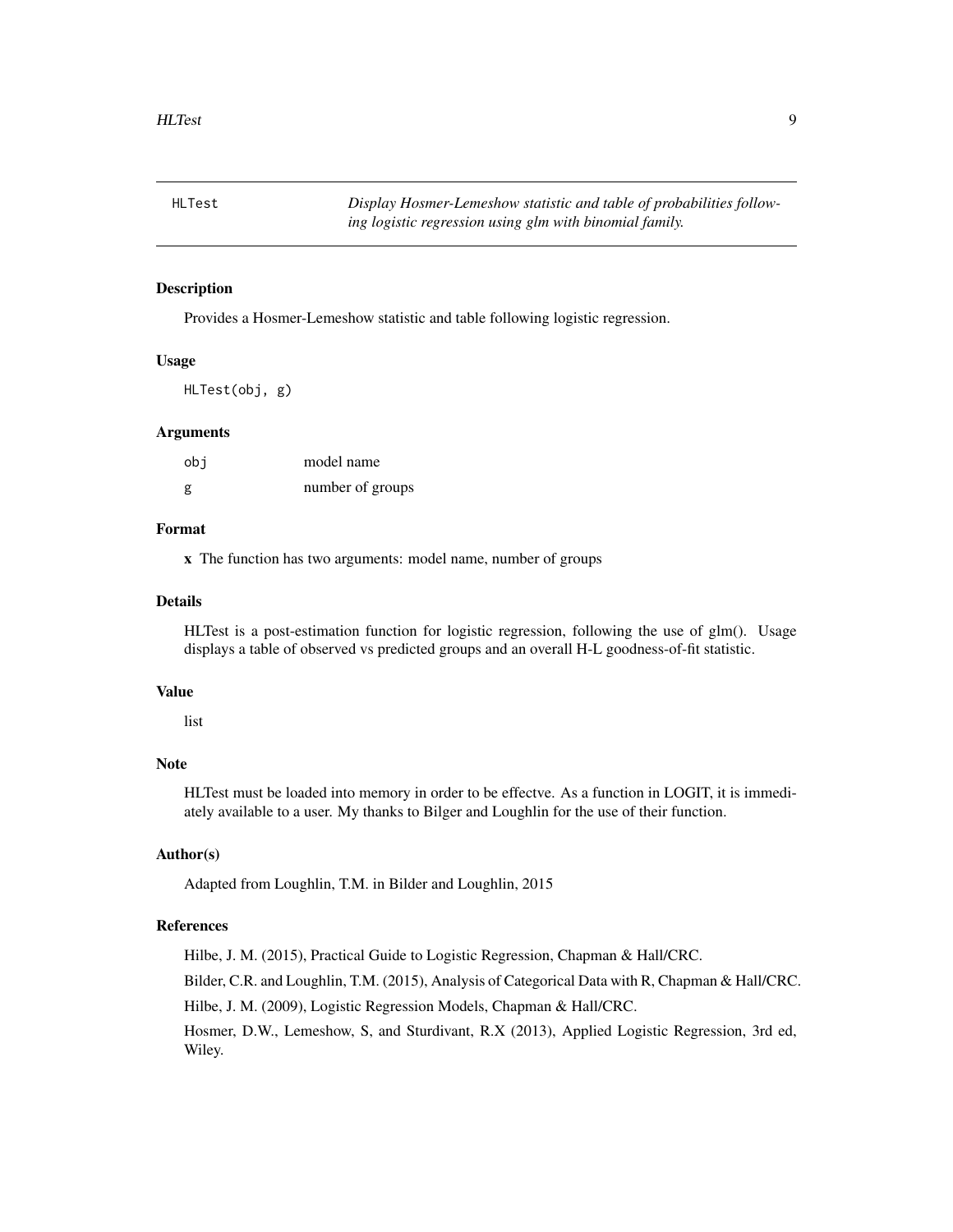#### See Also

[glm](#page-0-0)

#### Examples

```
library(MASS)
library(LOGIT)
data(medpar)
mylogit <- glm( died ~ los + white + hmo, family=binomial, data=medpar)
grp10 <- HLTest(obj=mylogit, g=10)
cbind(grp10$observed, round(grp10$expect, digits = 1))
grp10
```

|--|--|

## Description

Produces indices in x of percentile steps by 1/breaks and respective percentiles.

## Usage

iQuantile(x, breaks=15)

## Arguments

| x      | list             |
|--------|------------------|
| breaks | number of breaks |

## Format

x The function has two arguments: a list and numnber of breaks.

## Details

iQuantile is used internally by the hlGOF.test.

## Value

numeric

## Author(s)

Joseph M. Hilbe, Arizona State University.

#### References

Hilbe, J. M. (2015), Practical Guide to Logistic Regression, Chapman & Hall/CRC. Hilbe, J. M. (2009), Logistic Regression Models, Chapman & Hall/CRC.

<span id="page-9-0"></span>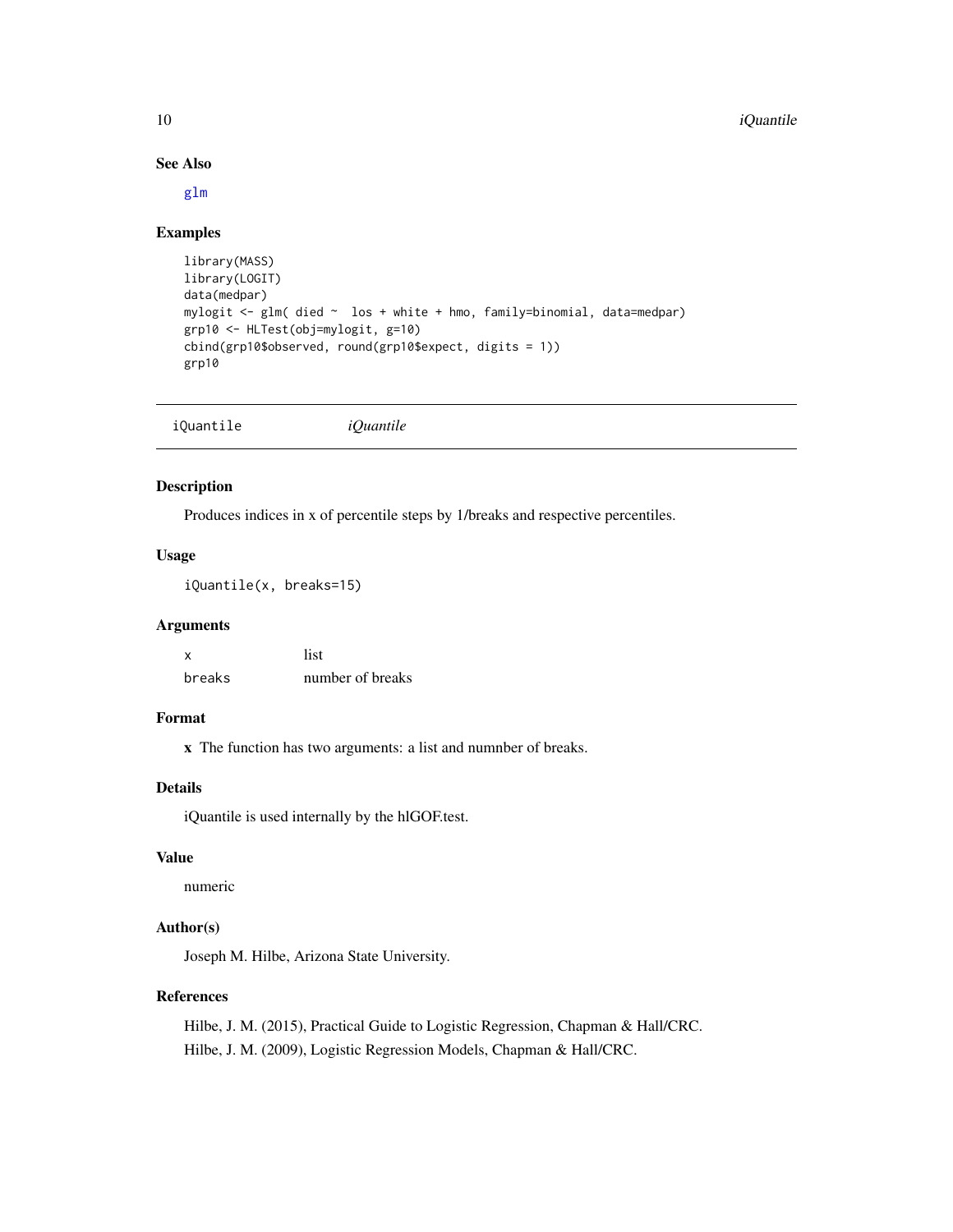#### <span id="page-10-0"></span>jhbayes 11

#### Examples

```
library(LOGIT)
mod <- rnorm(100,0,1)
iQuantile(mod)
```
jhbayes *Two functions to provide better JAGS model output*

#### Description

For use with JAGS from within the R environment. Provides a nicer model output than comes with the default JAGS output.

#### Usage

#source("jhbayes.r")

#### Arguments

x Variable arguments based on model

## Details

Load jhbayes.r prior to running JAGS model. MyBUGSOutput and uNames functions will then be in memory. From Alain Zuur support files on highstat.com.

## **Note**

jhbayes.r must be loaded into memory in order to be effectve. Use the source function or paste into R editor. Code is 23 lines in length.

## Author(s)

Alain F. Zuur, Highlands Statistics, UK. highstat@highstat.com Joseph M. Hilbe, Arizona State University, and Jet Propulsion Laboratory, California Institute of technology hilbe@asu.edu

## References

Hilbe, Joseph M. (2015), Practical Guide to Logistic Regression, Chapman & Hall/CRC, page 137- 143.

Zuur, A.F., Hilbe, J.M., and Ieno, E.N. (2013), A Beginner's Guide to GLM and GLMM with R: a frequentist and Bayesian perspective for ecologists, Highlands.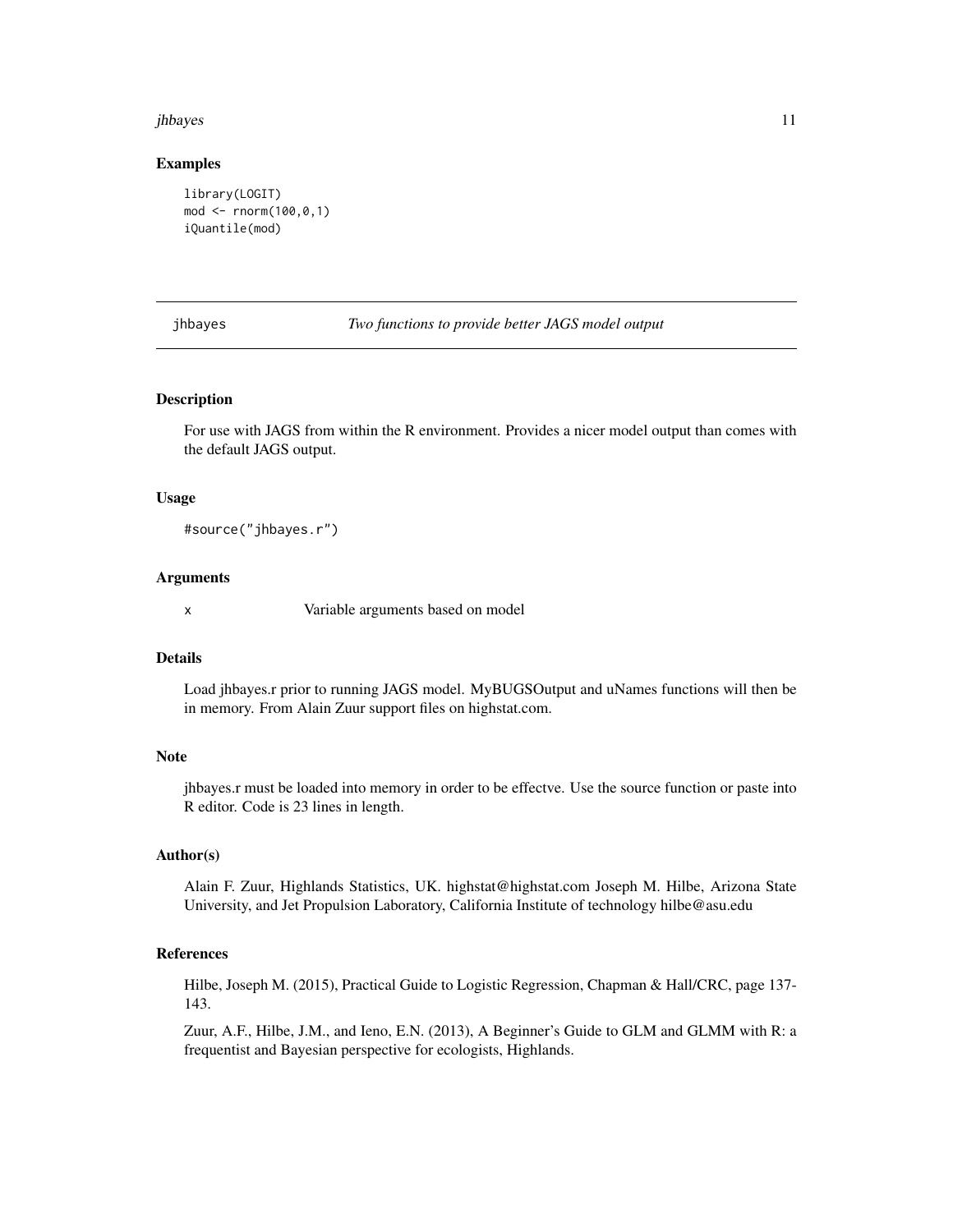12 medpart of the contract of the contract of the contract of the contract of the contract of the contract of the contract of the contract of the contract of the contract of the contract of the contract of the contract of

## Examples

```
#library(R2jags)
#library(LOGIT)
#data(medpar)
#JAGS code with J0 as MCMC algorithm
# out <- J0$BUGS$output
# myB <- MyBUGSOutput(out, c(uNames("beta", K), "LogL", "AIC", "BIC"))
# round(myB, 4)
```
medpar *medpar*

#### **Description**

The US national Medicare inpatient hospital database is referred to as the Medpar data, which is prepared yearly from hospital filing records. Medpar files for each state are also prepared. The full Medpar data consists of 115 variables. The national Medpar has some 14 million records, with one record for each hospilitiztion. The data in the medpar file comes from 1991 Medicare files for the state of Arizona. The data are limited to only one diagnostic group (DRG 112). Patient data have been randomly selected from the original data.

#### Usage

data(medpar)

## Format

A data frame with 1495 observations on the following 10 variables.

los length of hospital stay

hmo Patient belongs to a Health Maintenance Organization, binary

white Patient identifies themselves as Caucasian, binary

died Patient died, binary

age Patient age range, categorical

- age80 Patient age 80 and over, binary
- type Type of admission, categorical
- type1 Elective admission, binary
- type2 Urgent admission,binary
- type3 Elective admission, binary

provnum Provider ID

## Details

medpar is saved as a data frame. Count models use los as response variable. 0 counts are structurally excluded. The data is also used to predict death as well as to understand the predictors which bear on the death of a patient while in the hospital following surgery.

<span id="page-11-0"></span>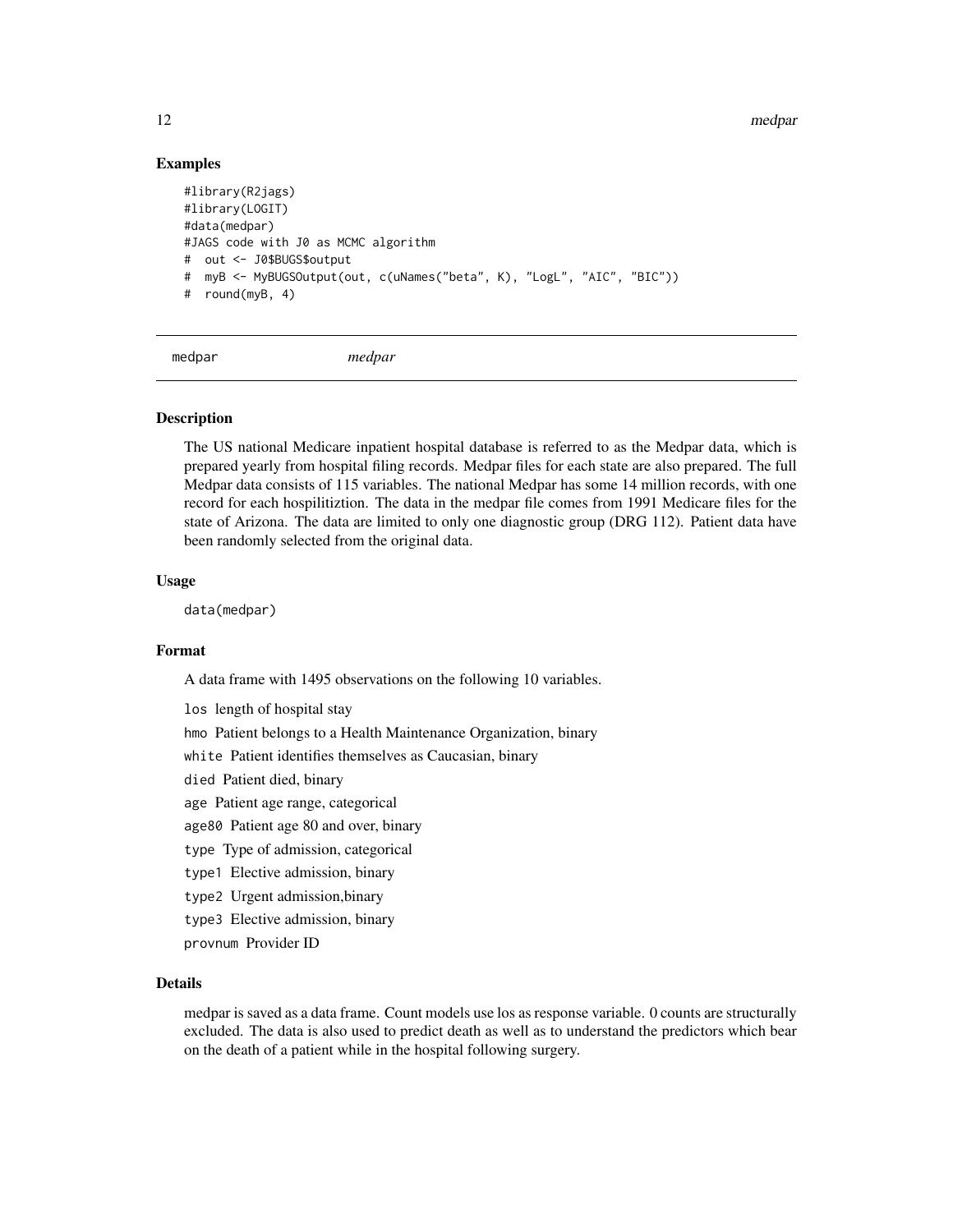#### medpar and the set of the set of the set of the set of the set of the set of the set of the set of the set of the set of the set of the set of the set of the set of the set of the set of the set of the set of the set of th

#### Source

1991 National Medpar data, National Health Economics & Research Co.

#### References

Hilbe, Joseph M (2015), Practical Guide to Logistic Regression, Chapman & Hall/CRC.

Hilbe, Joseph M (2014), Modeling Count Data, Cambridge University Press.

Hilbe, Joseph M (2007, 2011), Negative Binomial Regression, Cambridge University Press.

Hilbe, Joseph M (2009), Logistic Regression Models, Chapman & Hall/CRC.

first used in Hardin, JW and JM Hilbe (2001, 2007), Generalized Linear Models and Extensions, Stata Press.

#### Examples

# library(MASS) if not automatically loaded

```
# medpar in both LOGIT and COUNT packages
library(LOGIT)
data(medpar)
glmb <- glm( died ~ los + hmo + white + factor(type), family=binomial, data=medpar)
summary(glmb)
toOR(glmb)
library(LOGIT)
data(medpar)
summary(glmpb \leq glm( died \sim los + hmo + white + factor(type),
                family=binomial(link=probit), data=medpar))
library(LOGIT) # or library(COUNT)
data(medpar)
medpar$los<-as.numeric(medpar$los)
glmpb <- glm(los ~ hmo + white + factor(type), family=poisson, data=medpar)
summary(glmpb)
exp(coef(glmpb))
toRR(glmpb)
#library(COUNT) # nbinomial in both COUNT and msme packages
#data(medpar)
#nb2 <- nbinomial(los ~ hmo + white + factor(type), data=medpar)
#summary(nb2)
#exp(coef(nb2))
#library(LOGIT) # or library(COUNT)
#data(medpar)
#glmnb <- glm.nb(los ~ hmo + white + factor(type), data=medpar)
#summary(glmnb)
#exp(coef(glmnb))
#toRR(glmnb)
```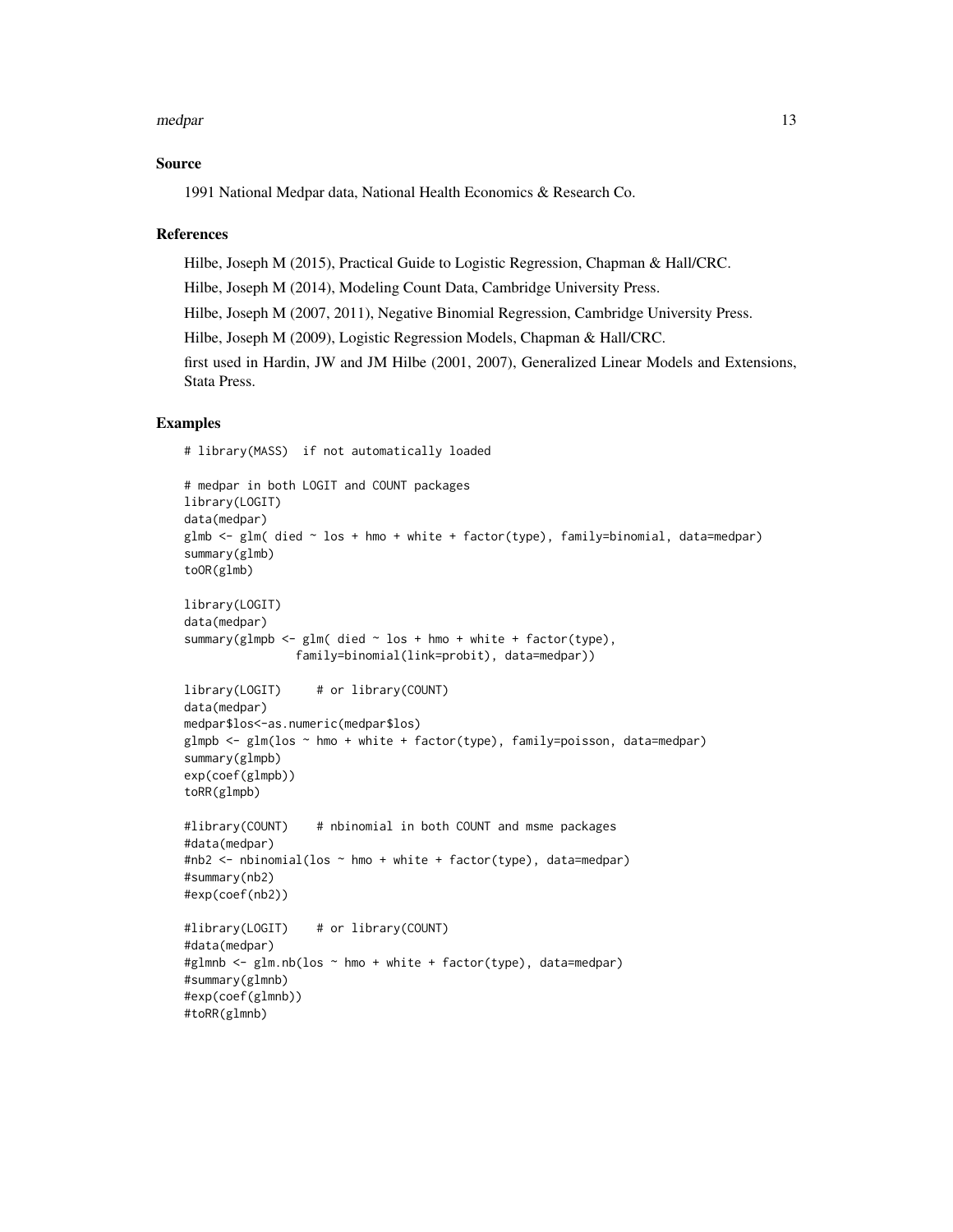<span id="page-13-0"></span>mylgg *mylgg*

## Description

The data has 11 grouped observations and 6 variables. Grouped subset of medpar data.

#### Usage

data(mylgg)

## Format

A data frame with 11 observations with the following 6 variables. white 0=identified as non-white; identified as white hmo 0=patient not an HMO member; 1=patient member of HMO type Type of admission: 1=elective;2=urgent; 3=emergency alive # patients alive per patient profile dead # patients died within 48 hrs admit per patient profile m # patients in each patient profile (same predictor values)

## Details

mylgg is saved as a data frame. Used to assess odds ratios and predict survival folllowing surgery

#### Source

Subset of medpar data, grouped format.

## References

Hilbe, Joseph M (2015), Practical Guide to Logistic Regression, Chapman & Hall/CRC. Hilbe, Joseph M (2009), Logistic Regression Models, Chapman & Hall/CRC.

## Examples

```
library(MASS) # if not automatically loaded
# LOGISTIC REGRESSION
library(LOGIT)
data(mylgg)
mylgg
summary(\lg \leq \text{glm}(\text{cbind}(\text{alive}, \text{dead}) \sim \text{white} + \text{hmo} + \text{factor}(\text{type}),family=binomial, data=mylgg))
toOR(lg)
P__disp(lg)
```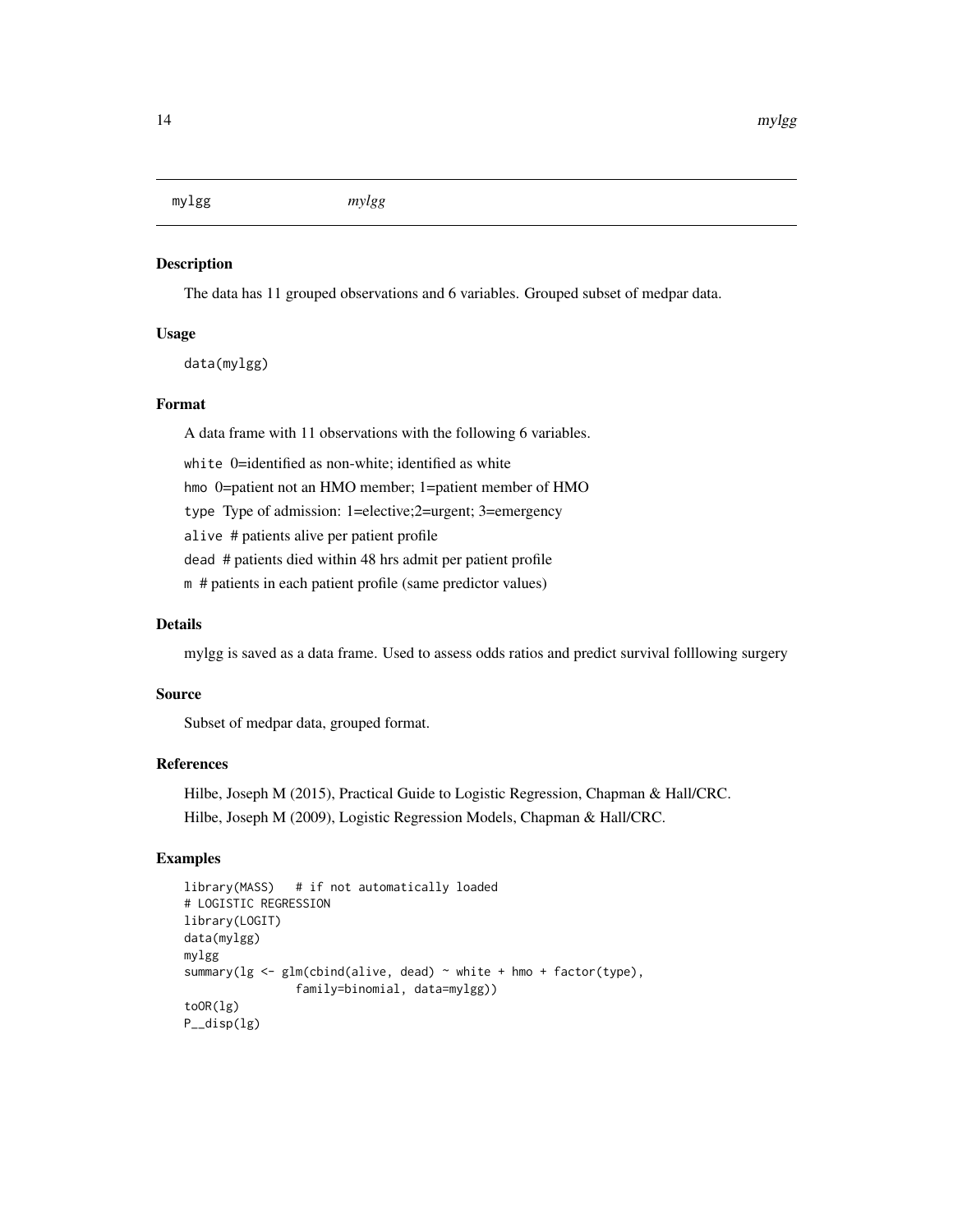<span id="page-14-0"></span>P\_\_disp *Display Pearson Chi2 and associated dispersion statistic following following use of glm.*

#### Description

Following the glm() function with a grouped binomial or poisson family, or glm.nb(), P\_disp() displays the Pearson Chi2 statistic and related dispersion statistic. Values of the dispersion greater than 1.0 indicate possible overdispersion; values under 1.0 indicate possible underdispersion.

#### Usage

P\_\_disp(x)

#### Arguments

x glm object

#### Format

x The only argument is the name of the fitted glm or glm.nb function model

## Details

P\_disp is a post-estimation function, following the use of glm() or glm.nb(). Appropriate with grouped binomial or Poisson glm families.

## Value

Pearson Chi2 Pearson Chi2 statistic

Dispersion Pearson dispersion: Chi2/dof

#### Note

P\_\_disp must be loaded into memory in order to be effectve. As a function in LOGIT, it is immediately available to a user.

## Author(s)

Joseph M. Hilbe, Arizona State University, and Jet Propulsion Laboratory, California Institute of technology

## References

Hilbe, Joseph M. (2015), Practical Guide to Logistic Regression, Chapman & Hall/CRC. Hilbe, Joseph M. (2014), Modeling Count Data, Cambridge University Press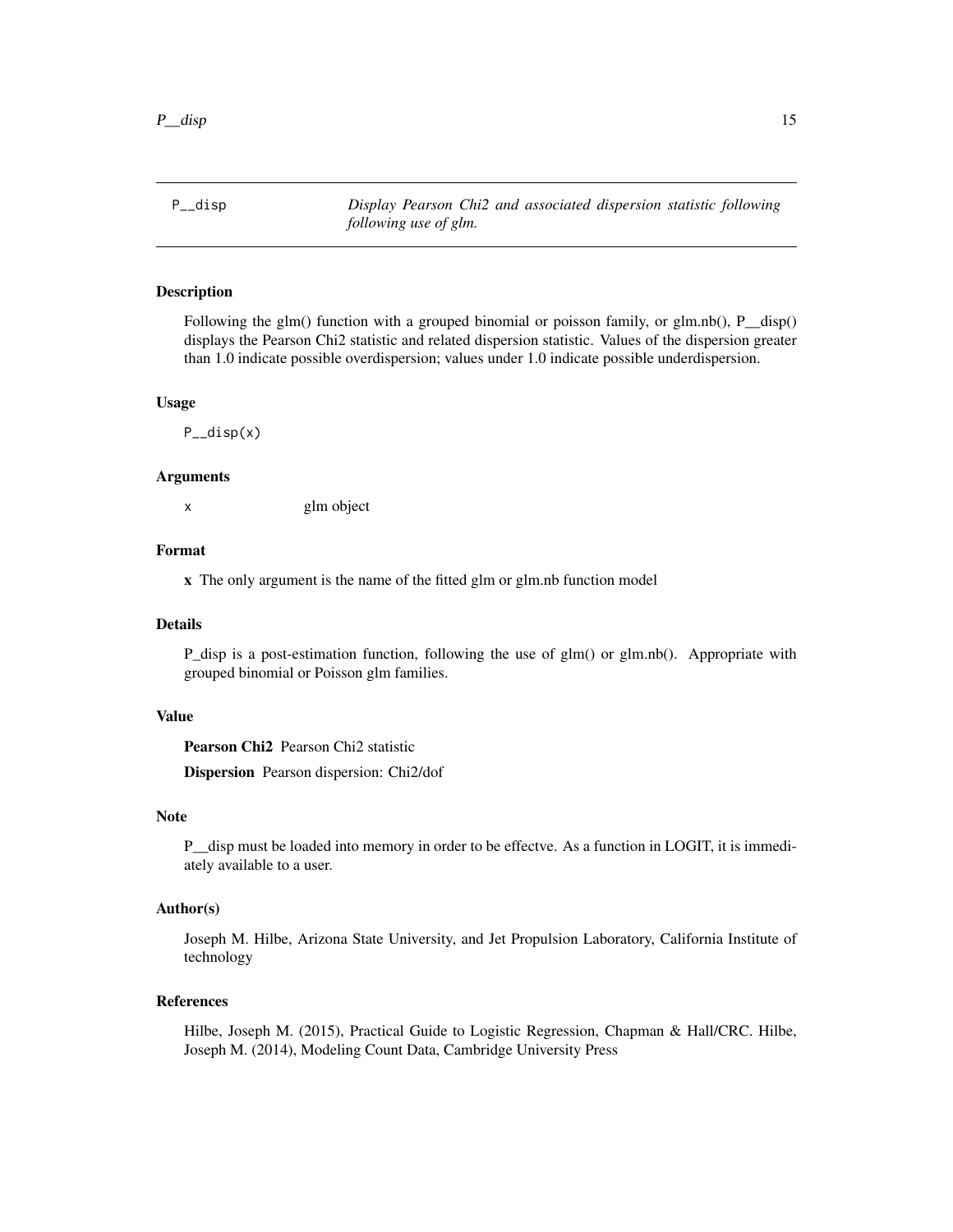#### $16$  R84

## See Also

[glm](#page-0-0)

#### Examples

```
library(MASS)
library(LOGIT)
data(titanicgrp)
class03 <- factor(titanicgrp$class, levels=c("3rd class", "2nd class", "1st class"))
died <- titanicgrp$cases - titanicgrp$survive
grptit <- glm( cbind(survive, died) ~ age+sex+class03, family=binomial,
data=titanicgrp)
summary(grptit)
P__disp(grptit)
```
R84 *R84*

## **Description**

German health reform data for the year 1984. Subset of a multiyear registry evaluating differences in physician provider utilization prior to and after health reform legislation in the late 1980s. R84 is identical to rwn1984.

#### Usage

data(R84)

#### Format

A data frame with 3,874 observations on the following 15 variables.

```
outwork out of work=1; 0=working
docvis number of visits to doctor during year (0-121)
hospvis number of days in hospital during year (0-51)
edlevel educational level (categorical: 1-4)
age age: 25-64
female female=1; 0=male
married married=1; 0=not married
kids have children=1; no children=0
hhninc household yearly income in marks (in Marks)
educ years of formal education (7-18)
self self-employed=1; not self employed=0
edlevel1 (1/0) not high school graduate
edlevel2 (1/0) high school graduate
edlevel3 (1/0) university/college
edlevel4 (1/0) graduate school
```
<span id="page-15-0"></span>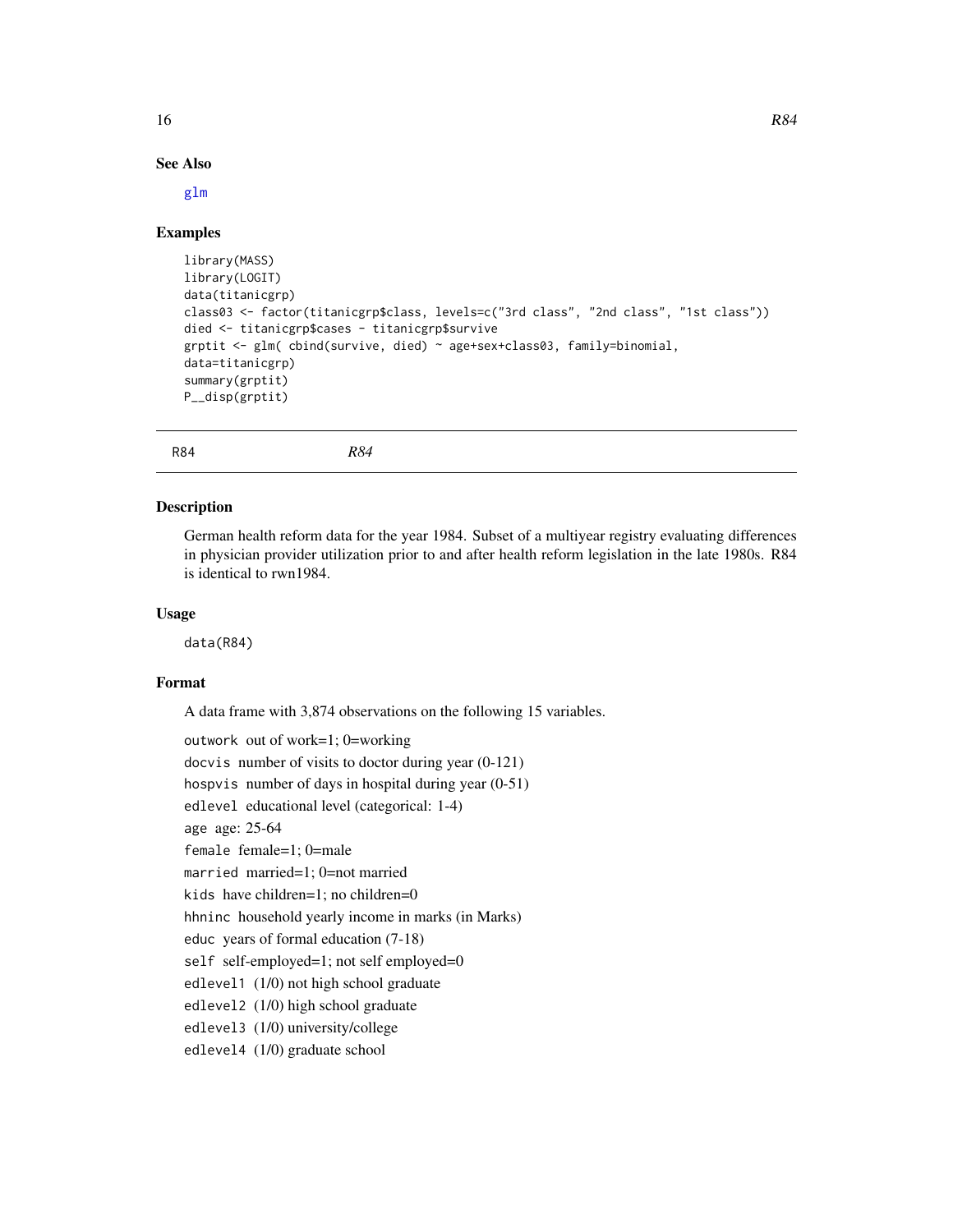#### <span id="page-16-0"></span>ROCtest 17

## Details

R84 is saved as a data frame. The data is typically used to model docvis, which is a count variable. It also may be used to model "outwork", a variable indicating if a patient is out-of-work. "outwork" is a binary variable which can be used as the response of a logistic or other binary response model. R84 is identical to rwm1984.

#### Source

German Health Reform Registry for the year 1984, in Hilbe and Greene (2007)

## References

Hilbe, Joseph M (2009), Logistic Regression Models, Chapman & Hall/CRC.

Hilbe, Joseph M (2015), Practical Guide to Logistic Regression, Chapman & Hall/CRC.

Hilbe, Joseph M (2011), Negative Binomial Regression, 2nd ed., Cambridge University Press.

Hilbe, Joseph M (2014), Modeling Count Data, Cambridge University Press.

Hardin & Hilbe (2013), Generalized Linear Models & Extensions, 3rd ed, Stata Press.

## Examples

```
# library(MASS) if not automatically loaded
library(LOGIT)
# library(COUNT) R84 also in COUNT pacakge, but not toOR or P_disp
data(R84)
# center both docvis and age
R84$cage <- R84$age - mean(R84$age)
R84$cdoc <- R84$docvis - mean(R84$docvis)
glmrp <- glm(outwork ~ cdoc + female + kids + cage + factor(edlevel),
             family=binomial, data=R84)
summary(glmrp)
exp(coef(glmrp))
toOR(glmrp)
```
ROCtest *Display ROC curve and related AUC statistic, or sensitivity-specificity plot of glm with binomial family.*

#### **Description**

Provides two options following the glm() function with binomial family. 1: Senstivity-specificity plot with optimal cut point statistic 2: ROC plot with Area Under Curve (AUC) statistic

#### Usage

```
ROCtest(model= model, fold=10, type=c("ROC","Sensitivity"))
```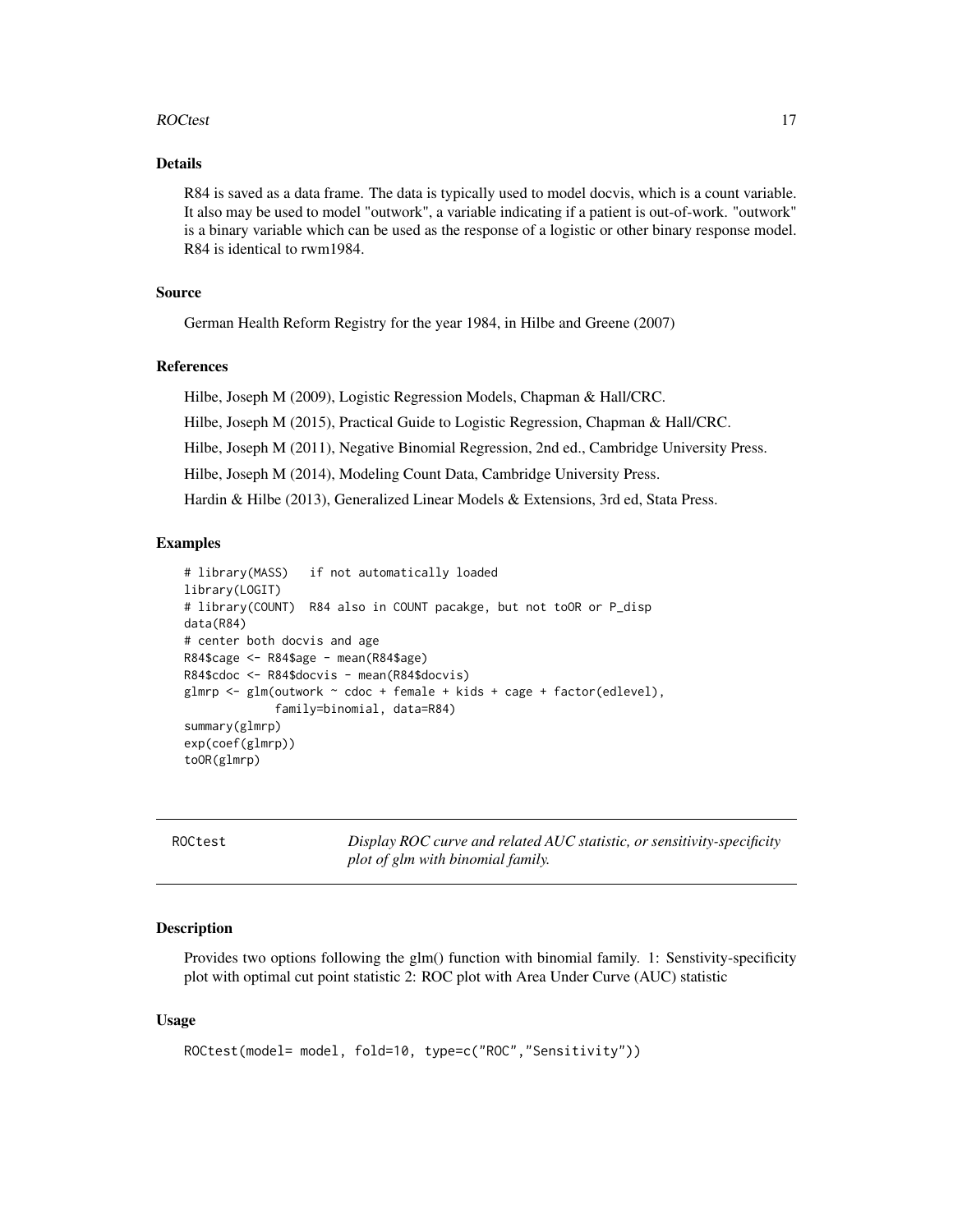#### **Arguments**

| model | model name        |
|-------|-------------------|
| fold  | number of k-folds |
| type  | type of plot      |

## Format

x The function has three arguments: modelname, folds, type of plot

## Details

ROCtest is a post-estimation function for logistic regression, following the use of glm(). Options to display a sensitivity-specificity plot or ROC curve are available.

#### Value

plot

## Note

ROCtest() must be loaded into memory in order to be effectve. As a function in LOGIT, it is immediately available to a user.

## Author(s)

Rafael de Souza, ELTE, Hungary, Joseph M. Hilbe, Arizona State University.

#### References

Hilbe, Joseph M. (2016), Practical Guide to Logistic Regression, Chapman & Hall/CRC. Hilbe, Joseph M. (2009), Logistic Regression Models, Chapman & Hall/CRC.

#### See Also

[glm](#page-0-0)

#### Examples

```
library(MASS)
library(LOGIT)
data(R84)
R84$cage <- R84$age - mean(R84$age)
R84$cdoc <- R84$docvis - mean(R84$docvis)
mylogit <- glm(outwork ~ cdoc + female + kids + cage + factor(edlevel),
family=binomial, data=R84)
summary(mylogit)
ROCtest(mylogit, fold=10, type="Sensitivity")
ROCtest(mylogit, fold=10, type="ROC")
```
<span id="page-17-0"></span>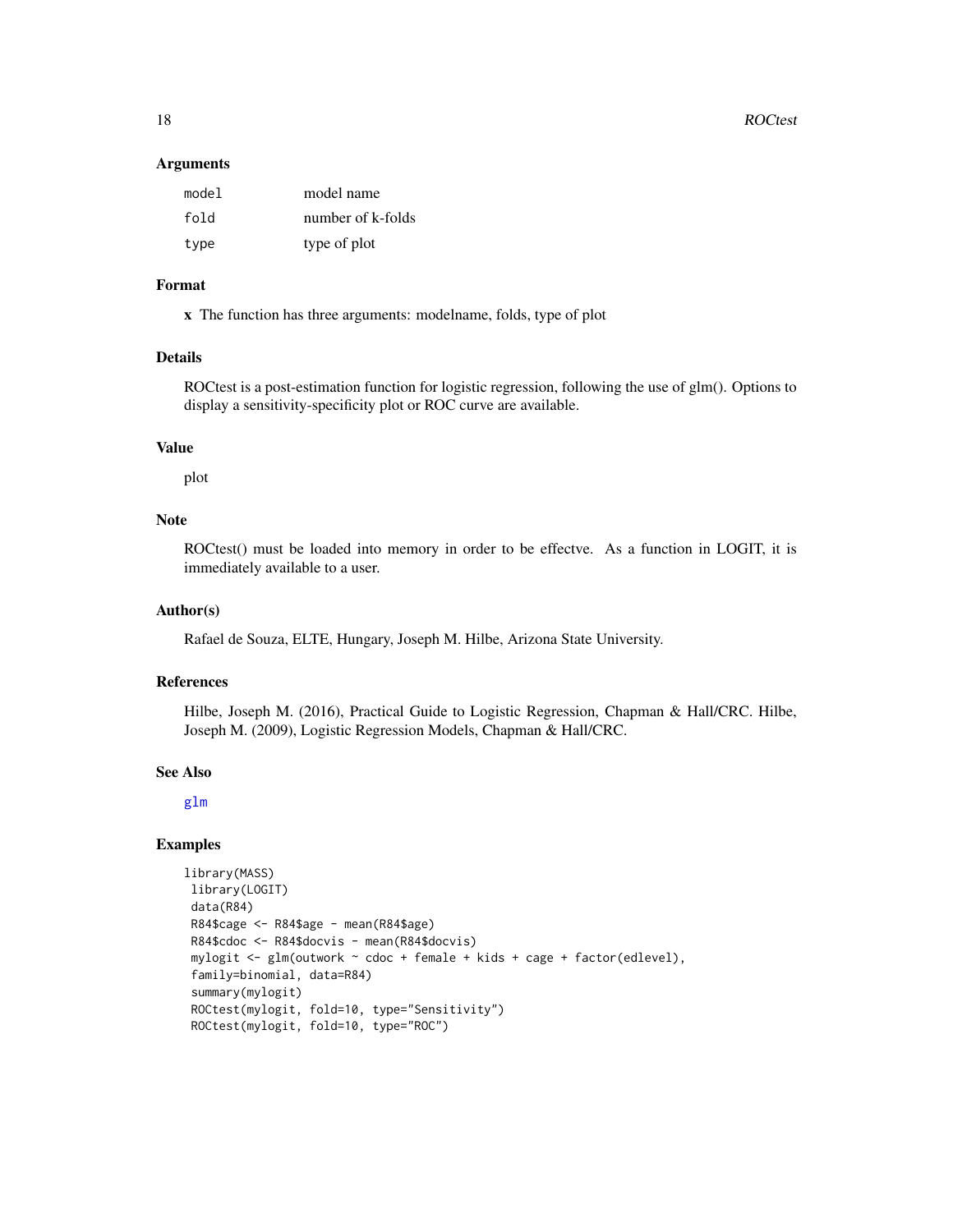<span id="page-18-0"></span>

#### Description

German health reform data for the year 1984. Subset of a multiyear registry evaluating differences in physician provider utilization prior to and after health reform legislation in the late 1980s.

#### Usage

data(rwm1984)

#### Format

A data frame with 3,874 observations on the following 15 variables.

outwork out of work=1; 0=working docvis number of visits to doctor during year (0-121) hospvis number of days in hospital during year (0-51) edlevel educational level (categorical: 1-4) age age: 25-64 female female=1; 0=male married married=1; 0=not married kids have children=1; no children=0 hhninc household yearly income in marks (in Marks) educ years of formal education (7-18) self self-employed=1; not self employed=0 edlevel1 (1/0) not high school graduate edlevel2 (1/0) high school graduate edlevel3 (1/0) university/college edlevel4 (1/0) graduate school

## Details

rwm1984 is saved as a data frame. The data is typically used to model docvis, which is a count variable. It also may be used to model "outwork", a variable indicating if a patient is out-of-work. "outwork" is a binary variable which can be used as the response of a logistic or other binary response model.

## Source

German Health Reform Registry for the year 1984, in Hilbe and Greene (2007)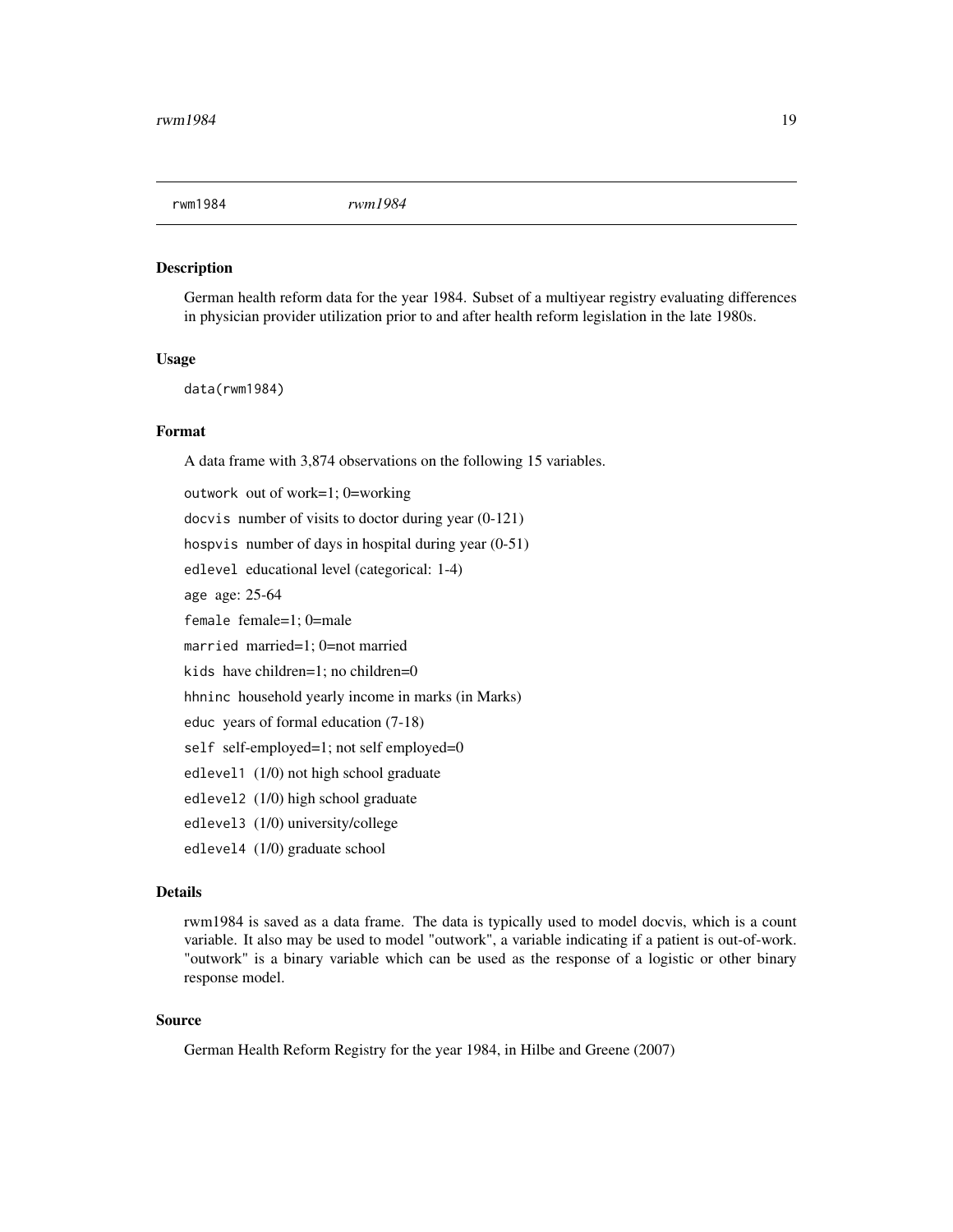## References

Hardin & Hilbe (2013), Generalized Linear Models & Extensions, 3rd ed, Stata Press.

Hilbe, Joseph M (2009), Logistic Regression Models, Chapman & Hall/CRC.

Hilbe, Joseph M (2011), Negative Binomial Regression, 2nd ed., Cambridge University Press.

Hilbe, Joseph M (2014), Modeling Count Data, Cambridge University Press.

Hilbe, Joseph M (2015), Practical Guide to Logistic Regression, Chapman & Hall/CRC.

## Examples

```
# library(MASS) if not automatically loaded
library(LOGIT)
# library(COUNT) rwm1984 also in COUNT pacakge, but not toOR or P_disp
data(rwm1984)
# center both docvis and age
rwm1984$cage <- rwm1984$age - mean(rwm1984$age)
rwm1984$cdoc <- rwm1984$docvis - mean(rwm1984$docvis)
glmrp \leq glm(outwork \sim cdoc + female + kids + cage + factor(edlevel),
             family=binomial, data=rwm1984)
summary(glmrp)
exp(coef(glmrp))
toOR(glmrp)
```
titanicgrp *titanicgrp*

#### **Description**

The data is an grouped version of the 1912 Titanic passenger survival log,

#### Usage

data(titanicgrp)

#### Format

A data frame with 12 observations on the following 5 variables.

survive number of passengers who survived

cases number of passengers with same pattern of covariates

age 1=adult; 0=child

sex 1=male; 0=female

class ticket class  $1 = 1$ st class;  $2 =$  second class;  $3 =$  third class

<span id="page-19-0"></span>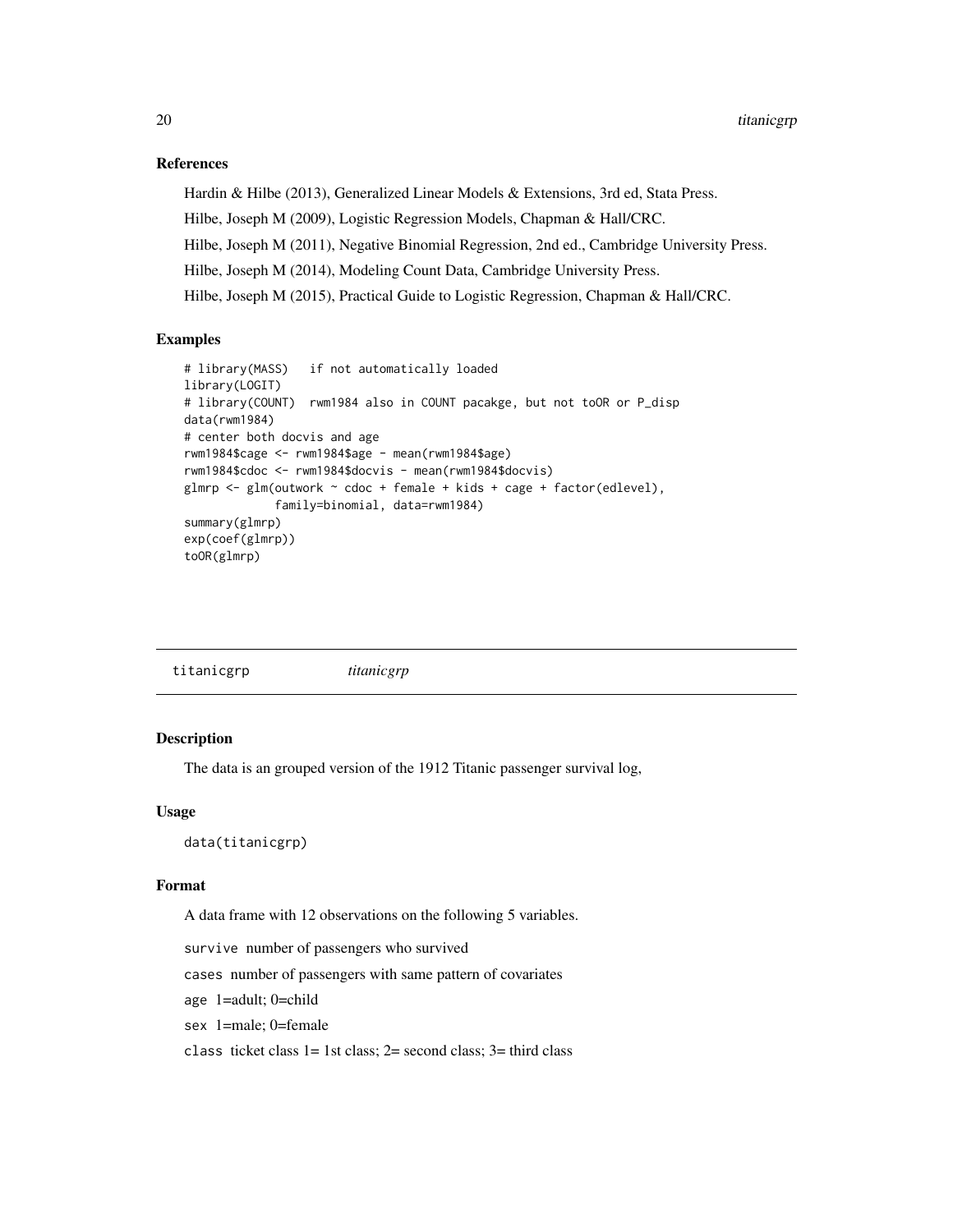#### titanicgrp 21

## Details

titanicgrp is saved as a data frame. Used to assess risk ratios

#### Source

Found in many other texts

## References

Hilbe, Joseph M (2015), Practical Guide to Logistic Regression, Chapman & Hall/CRC. Hilbe, Joseph M (2014), Modeling Count Data, Cambridge University Press. Hilbe, Joseph M (2007, 2011), Negative Binomial Regression, Cambridge University Press. Hilbe, Joseph M (2009), Logistic Regression Models, Chapman & Hall/CRC.

## Examples

library(MASS) # if not automatically loaded

```
# LOGISTIC REGRESSION
library(LOGIT)
data(titanicgrp)
tg <- titanicgrp
head(tg)
tg$died <- tg$cases - tg$survive
summary(mylr <- glm( cbind(survive, died) ~ age + sex + factor(class),
             family=binomial, data=tg))
toOR(mylr)
P__disp(mylr)
# SCALED LOGISTIC REGRESSION
summary(myqr <- glm( cbind(survive, died) ~ age + sex + factor(class),
             family=quasibinomial, data=tg))
toOR(myqr)
# POISSON REGRESSION
# library(COUNT)
data(titanicgrp)
titanicgrp$class <- as.factor(titanicgrp$class)
titanicgrp$logcases <- log(titanicgrp$cases)
glmpr \leq glm(survive \sim age + sex + class + offset(logcases), family= poisson, data=titanicgrp)
summary(glmpr)
exp(coef(glmpr))
#lcases <- log(titanicgrp$cases)
#nb2o <- nbinomial(survive ~ age + sex + factor(class),
# formula2 =~ age + sex,
# offset = lcases,
# mean.link="log",
# scale.link="log_s",
# data=titanicgrp)
```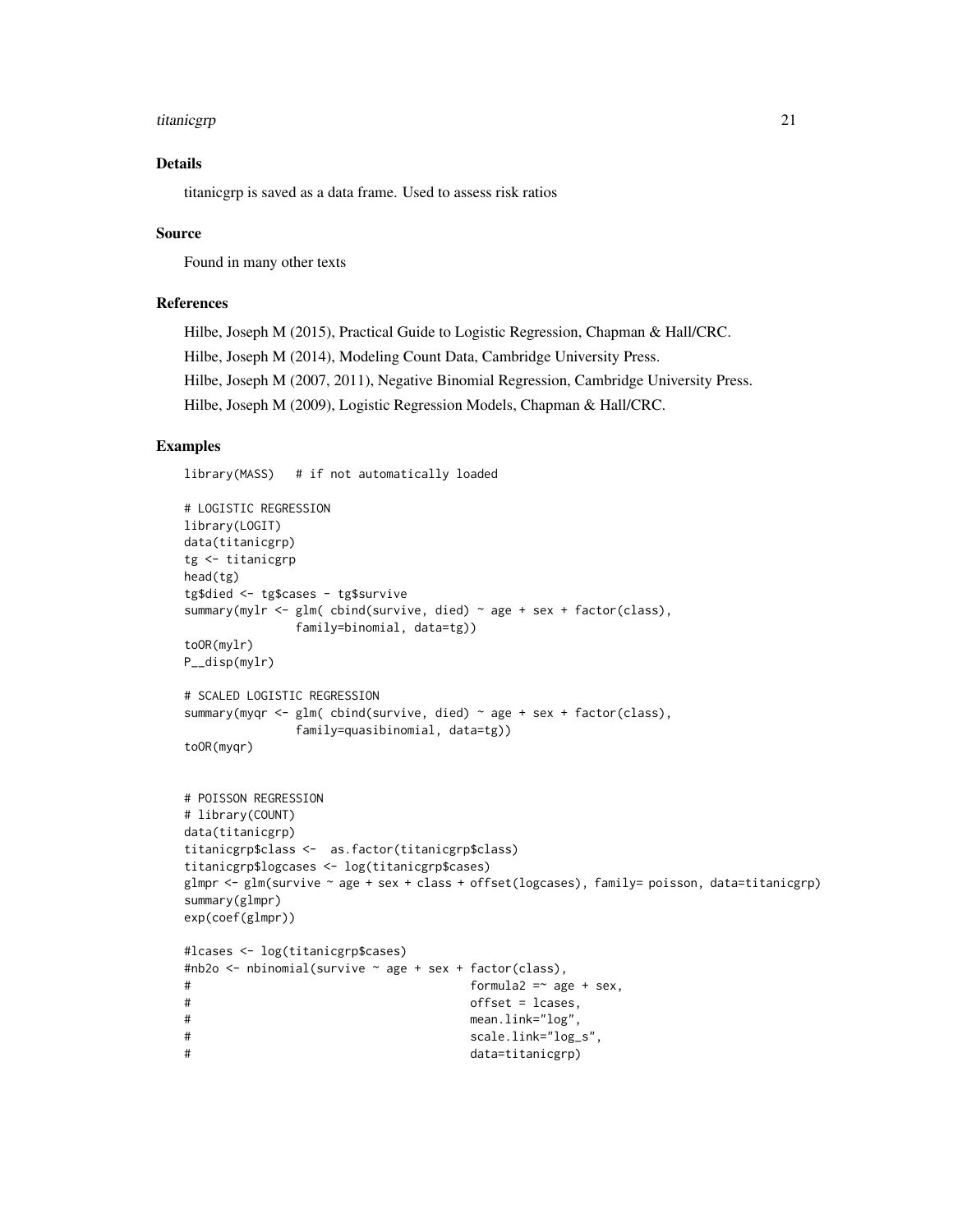```
#summary(nb2o)
#exp(coef(nb2o))
```
toOR *Display logistic coefficient table as odds ratios and associated statistics.*

## Description

Following the glm command, toOR() displays a table of odds ratios and related statistics including exponentiated model confidence intervals.

#### Usage

toOR(object)

#### Arguments

object name of the fitted glm function model

## Format

object The only argument is the name of the fitted glm function model value or odds ratio of predictor delta Model standard error using delta method zscore z-statistic pvalue probability-value based on normal distribution exp.loci Exponentialed lower model confidence interval exp.upci Expontiated upper model confidence interval

#### Details

toOR is a post-estimation function, following the use of glm().

#### Value

list

## Note

toOR must be loaded into memory in order to be effectve. As a function in LOGIT, it is immediately available to a user.

#### Author(s)

Joseph M. Hilbe, Arizona State University, and Jet Propulsion Laboratory, California Institute of technology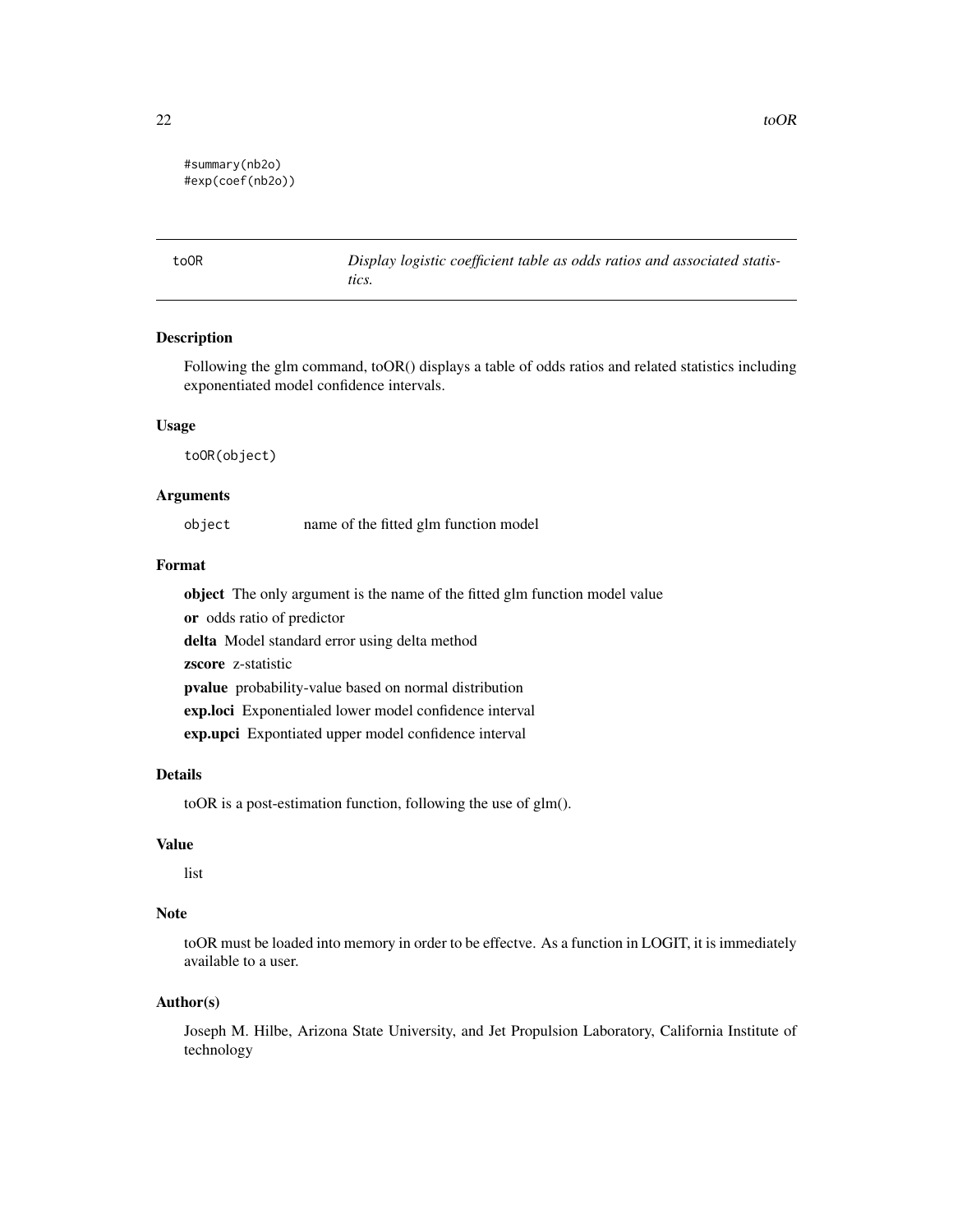<span id="page-22-0"></span> $\text{toRR}$  23

## References

Hilbe, Joseph M. (2015), Practical Guide to Logistic Regression, Chapman & Hall/CRC.

#### See Also

[glm](#page-0-0)

## Examples

```
library(MASS)
library(LOGIT)
data(medpar)
mylogit <- glm(died ~ los + white + hmo, family=binomial, data=medpar)
summary(mylogit)
 toOR(mylogit)
```

| I<br>$\sim$<br>۰.<br>× |
|------------------------|
|------------------------|

toRR *Display count model coefficient table as incidence rate ratios and associated statistics.*

#### Description

Following the glm or glm.nb commands, toRR() displays a table of incidence rate ratios and related statistics including exponentiated model confidence intervals.

#### Usage

toRR(object)

## Arguments

object name of the fitted glm function model

## Format

object The only argument is the name of the fitted glm or glm.nb function model

or incidence rate ratio of predictor

delta Model standard error using delta method

zscore z-statistic

pvalue probability-value based on normal distribution

exp.loci Exponentialed lower model confidence interval

exp.upci Expontiated upper model confidence interval

## Details

toRR is a post-estimation function, following the use of glm() with the Poisson or negative.binomial families, and following glm.nb().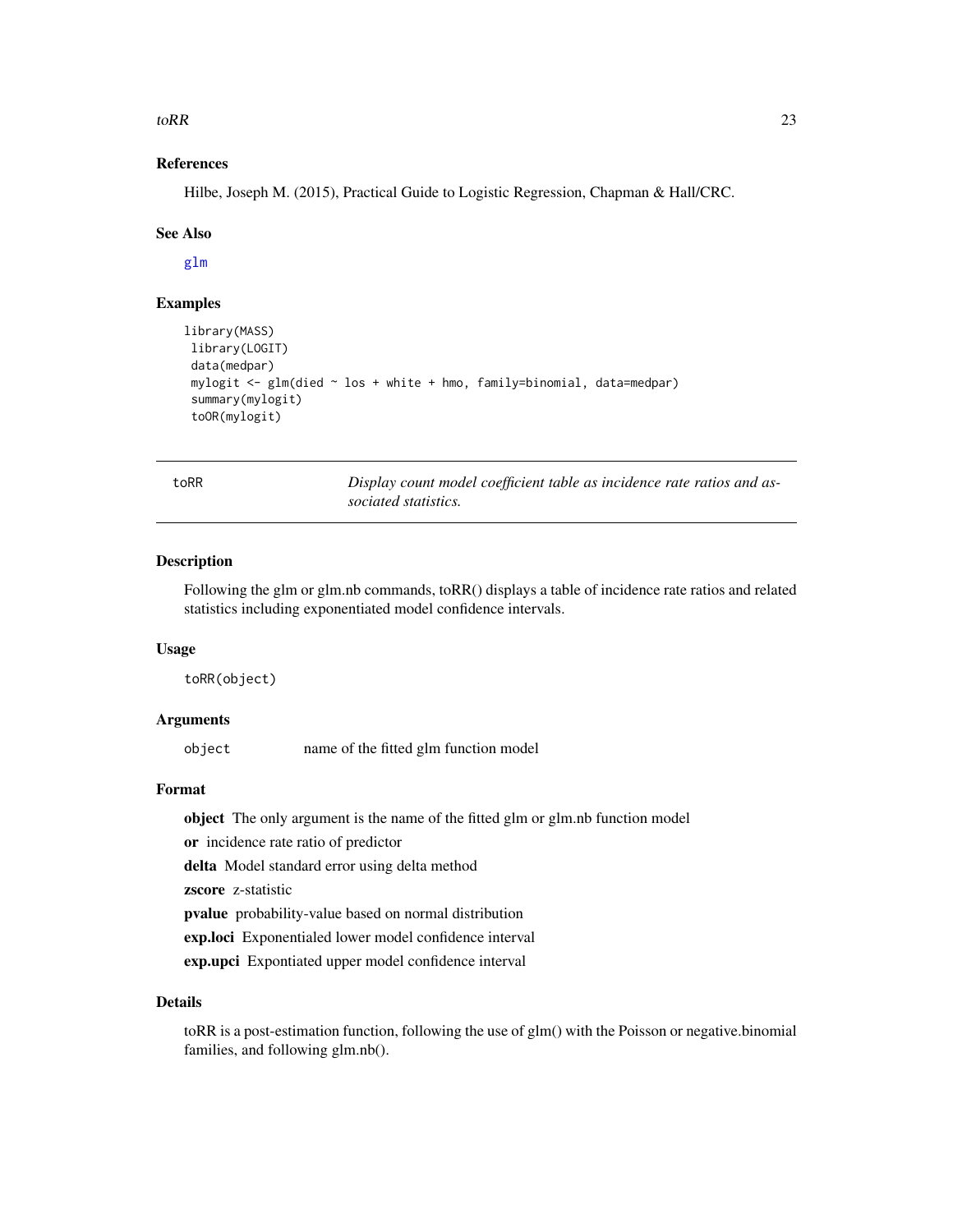## <span id="page-23-0"></span>Value

list

## Note

toRR must be loaded into memory in order to be effectve. As a function in LOGIT, it is immediately available to a user.

## Author(s)

Joseph M. Hilbe, Arizona State University, and Jet Propulsion Laboratory, California Institute of technology

## References

Hilbe, Joseph M. (2015), Practical Guide to Logistic Regression, Chapman & Hall/CRC. Hilbe, Joseph M. (2014), Modeling Count Data, Cambridge University Press.

## See Also

[glm](#page-0-0), [glm.nb](#page-0-0)

## Examples

```
library(MASS)
library(LOGIT)
data(medpar)
medpar$los<-as.numeric(medpar$los)
mypoi <- glm(los ~ white + hmo + factor(age80), family=poisson, data=medpar)
summary(mypoi)
toRR(mypoi)
```